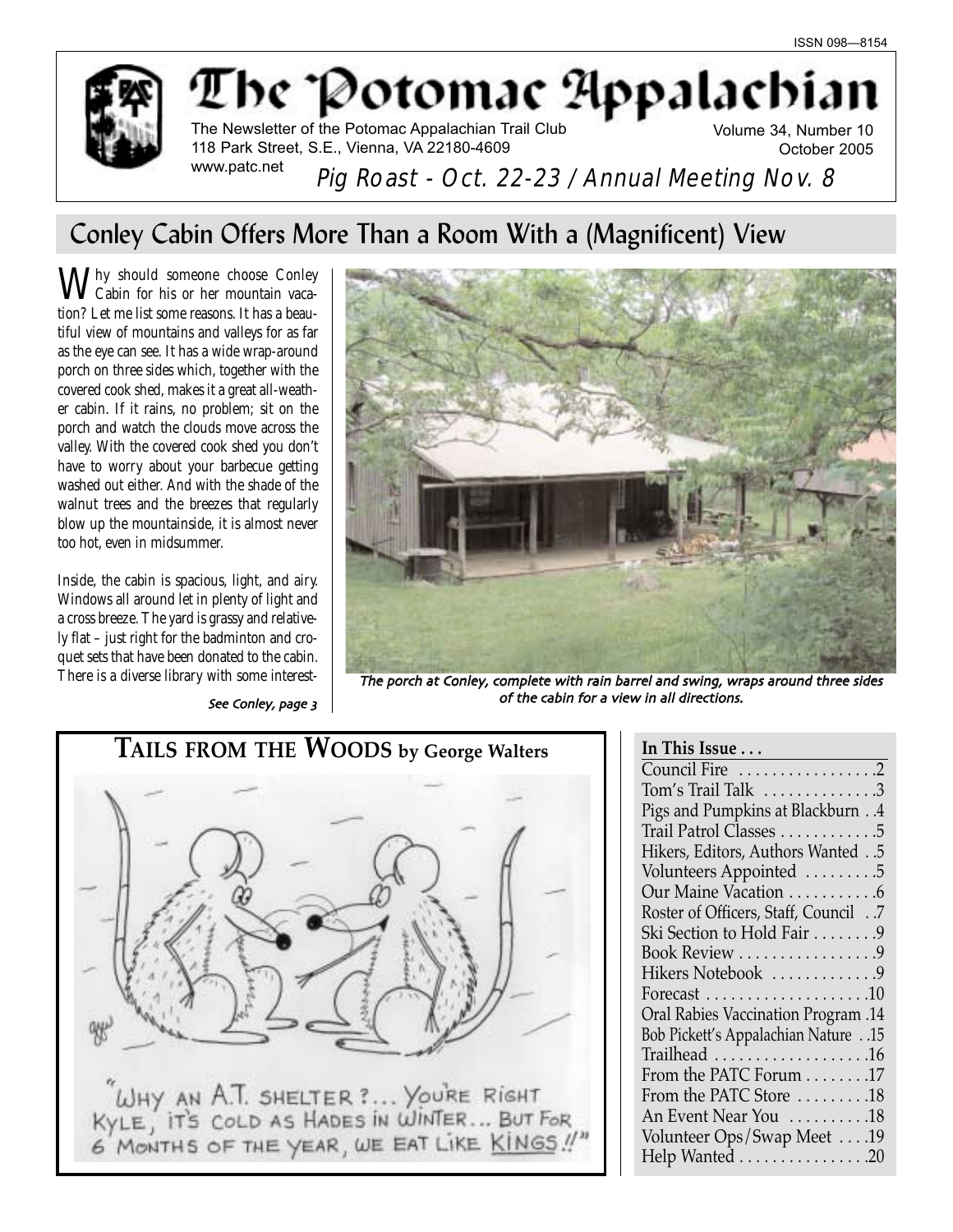# Council Fire

President Tom Johnson chaired the regularly scheduled PATC<br>Council Meeting Aug. 9, 2005, at Club Headquarters. Director of Administration Wilson Riley plans to set up a Web area for electronic distribution of draft documents to PATC members who are actively engaged in drafting and reviewing them. PATC is moving toward the electronic dissemination of many documents currently sent by US Mail because it is faster and saves mailing costs.

Wilson also announced that REI has provided a \$2,000 grant to the Mountaineering Section. Tom said there is a lot of activity related to securing right-of-way to the north and west of the Tuscarora Trail.

Vice President of Operations Bruce Glendening introduced Steve Sharp, chair of the IT Planning subcommittee, which is putting together a plan to institutionalize IT support and procedures for the club. Steve and IT Chair José Rojas have defined a matrix of PATC member skills needed in the near term, and Steve has started an inventory of PATC IT resources. One priority effort is to provide Web-based cabin reservation status that will be current as of the previous day.

As there was not a quorum present at the Council meeting (19 needed, 16 were present), three action items on the agenda could not be voted on: 1) club goals and objectives 2006; 2) guidelines for duties and responsibilities; and 3) making the Regional Partnership Committee representative a member of Council. The balance of the Council meeting was spent providing status reports of the major functions represented.

# **Trails and Lands**

Kerry Snow announced that the rock-work workshop planned for October in Harpers Ferry is not going to happen this year because all of the details around the work have not been approved by all of the authorities, and the stone has yet to be purchased. \$67,000 has been made available by West Virginia to support this work. Kerry's crew is trying to coordinate with the Mid-Atlantic Crew so the work can be finished. Kerry represents PATC on the Regional Planning Committee, which will have its first meeting in October.

# **Facilities**

Supervisor of Facilities Mel Merritt said the Headquarters Committee was obtaining quotes for repair of the Headquarters roof. The Johnson Cabin cook shed was completed the first weekend in August with more than 360 hours of volunteer labor. Shelter Chair Henry Horn reported that the Bower property shelter at Rocky Run (Devils Racecourse) and Vos projects were on hold pending approval by the respective authorities.

Bears Den status: Gerhard Salinger has a draft lease that essentially places PATC in the role now played by Blue Ridge Center. The urgency has increased because Blue Ridge Center has no funding and, as of August, it may not be insured. ATC is seeking an organization to take charge, and PATC may approve the proposal in September.

Old Rag parking lot: Construction may start this fall so that next summer access would be totally different than it is now. PATC plans to rent the land to NPS for \$1/year, and there would be a PATC-constructed, blue-blazed trail up to the existing Old Rag Trail.

# **Other Activities**

Supervisor of Information, Education, and Activities Jane Thompson, along with Supervisor of Membership Georgeann Smale and Supervisor of Trails Liles Creighton, wants to learn more about PATC awards policy so that we are more fair to all volunteers.

*Map Committee:* Chair Dave Pierce reported that Maps 4 and 8, covering the North District of SNP and the southernmost part of Pennsylvania, will be reprinted (3,000 copies) to tide PATC over until Jan.-Feb. 2006 when Dave will be revising them.

*Northern Shenandoah Valley Chapter:* Pete Brown and Jim Peterson reported that the Silverman Cabin Foundation had been completed and that the chapter held its corn roast on Saturday, Aug. 6.

#### See Council, page 3

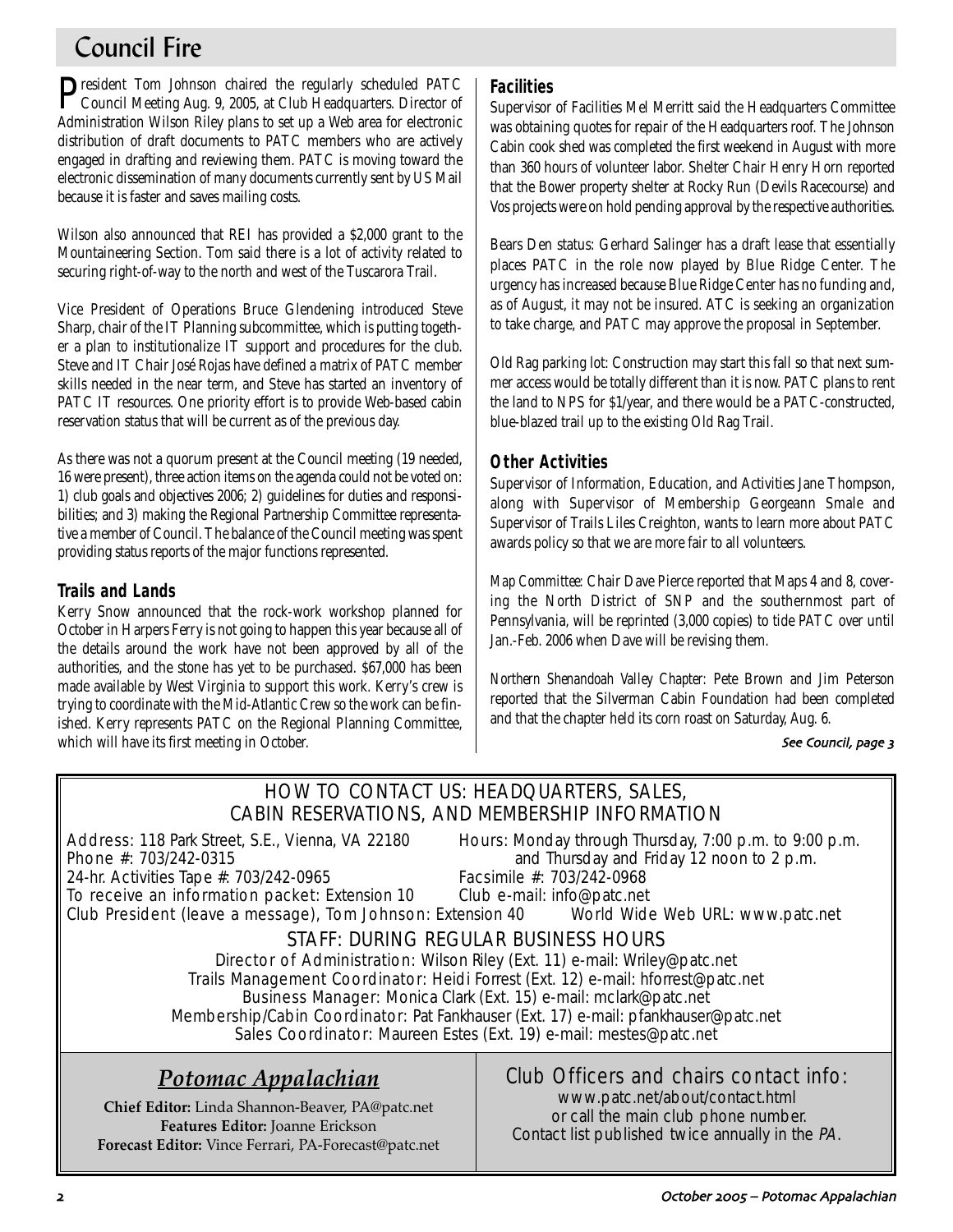# Tom's Trail Talk – People with Disabilities: Our Role

On July 21 PATC received a letter from Jennifer Gledhill, recreation coordinator for the Chicago-based Search Developmental Center, a resource for youths with developmental disabilities. Jennifer had written PATC to ask for help in an AT hike for some of her charges, and Lee Sheaffer, our vice president for volunteerism, stepped in to help them organize the hike. In June the group made the trek from Chicago to Virginia, and Lee was there to lead. Let me quote from Jennifer's follow-up letter:

"My letter is to applaud the work of your volunteers. Their contributions made the difference between a good trip and a great trip. Lee Sheaffer, his son Cody, and his dog Peabody volunteered their time and wisdom on June 16th and led our members on a bona-fide piece of the Appalachian Trail. It was a rugged and challenging trek, something that we never would have dared attempt without an easy-going and inspirational leader. Lee exuded confidence with his knowledge and passion for the trail. I was personally impressed most with Cody. This young man was selflessly giving his first day of summer vacation to us and showed up with compassion and patience beyond his years. Finally, what would the trip have been without Peabody the wonder dog." Jennifer also noted the contributions of Thomas Crow, who joined the group for three days and gave the group an honorary PATC membership at the end.

Lee, Cody and Tom did not have to do this. It isn't part of trail work, and it doesn't make money for the club. They did it because it was the right thing to do. The club is dedicated to service to the hiking public, and that means anyone who can put one foot in front of the other. Earlier this year Trail Patrol assisted a blind hiker through the Backpacking 101 course. Getting her through the course took extra effort, and no one put

# ATC Grant Application Deadline Oct. 3

The Appalachian Trail Conservancy is seeking grant applications for outreach activities that increase and broaden understanding, appreciation and support of the AT. The activities should involve youths (particularly those at-risk), inner-city residents, senior citizens, minorities, people with disabilities and residents of communities along the AT.

New programs and small pilot programs that could develop long-term relationships are strongly encouraged. Application deadline is Oct. 3 and forms are available on www.appalachiantrail.org/grantsforoutreach. Deadline extensions should be requested to clubgrants@appalachiantrail.org or call ATC headquarters at 304/535-6331. —Susan Nelson

#### Conley, from page 1

ing reading for those who don't want to have to carry in a bunch of books. The wood stove keeps it cozy in cold weather, and the cook stove (with oven) does a nice job at mealtime.

In case you haven't been to the Vining tract, there are some interesting hikes in the area, including seven other cabins to check out (only five of which are rentable at this time). There is a cliff overlook about an hour's hike away, which even has a nice tent site should you want to do an overnight backpacking excursion. And when you return to Conley it will feel absolutely luxurious! For the long-distance hiker, the tract abuts Shenandoah National Park. ❏

*Jeff Van Pelt, Overseer, Conley Cabin*



The hiking group, with counselors and hike leader.

a gun at their heads to do it. They did it because it was the right thing to do. Several of our members are active in inner-city outreach, most notedly Liles Creighton. They are getting nontraditional users out on the trail (or in some cases, actually building the trail).

With our new Supervisor of Information, Education, and Activities, Jane Thompson, showing the way, we are getting involved with many groups like the one that Lee, Cody, and Tom led in June. It is good to see this happening, and I know that there are other club members out there who are engaged in outreach whose stories I haven't yet heard. If you want to get involved, be sure you let Jane know that you are interested. She can always find opportunities to serve. And be sure to send us your stories after your event is over so that we can continue to spread the word.

So much for "earned income." Let's show some "psychic income" on our balance sheet. It's the right thing to do.  $\Box$ 

*—Tom Johnson*

#### Council, from page 2

*AT Corridor Management:* Thomas Lupp reported that ATC boundary program managers were planning a review in the fall. He also reported that the Fox Gap parking lot permit, planned for the west side of the AT, was denied by the county because of insufficient safe right-of-way to the AT. The Maryland Department of Natural Resources is seeking to purchase land for a parking area.

Prince William Forest Park has expressed interest in a PATC partnership to maintain, relocate, and build trails. It has cabins where crew members can stay during projects. Please contact Tom Johnson, Alan Day, or Liles Creighton if you are interested in participating.

Alex McLellan, representing Shenandoah Mountain Rescue Group, said the group had a busy month in July and was deployed on five missions. A 60-year-old man with diabetes in Fauquier County, Va., needed evacuation; a 40-year-old woman who was despondent in Winchester, Va., and a 12-year-old autistic youth in Bedford County, Pa., were found alive; a 17-year-old male runner in Petersburg, Va., was found dead; and the search for an 81-year-old man with Alzheimer's disease in Cecil County, Md., was suspended. SMRG membership is now at 100.

PATC is seeking a successor to Librarian/Archivist Carol Niedzialek who will be retiring at the end of 2005. Please contact Alan Day (dayalan@nova.org) if you are interested. ❏

*—W. Alan Day, Secretary*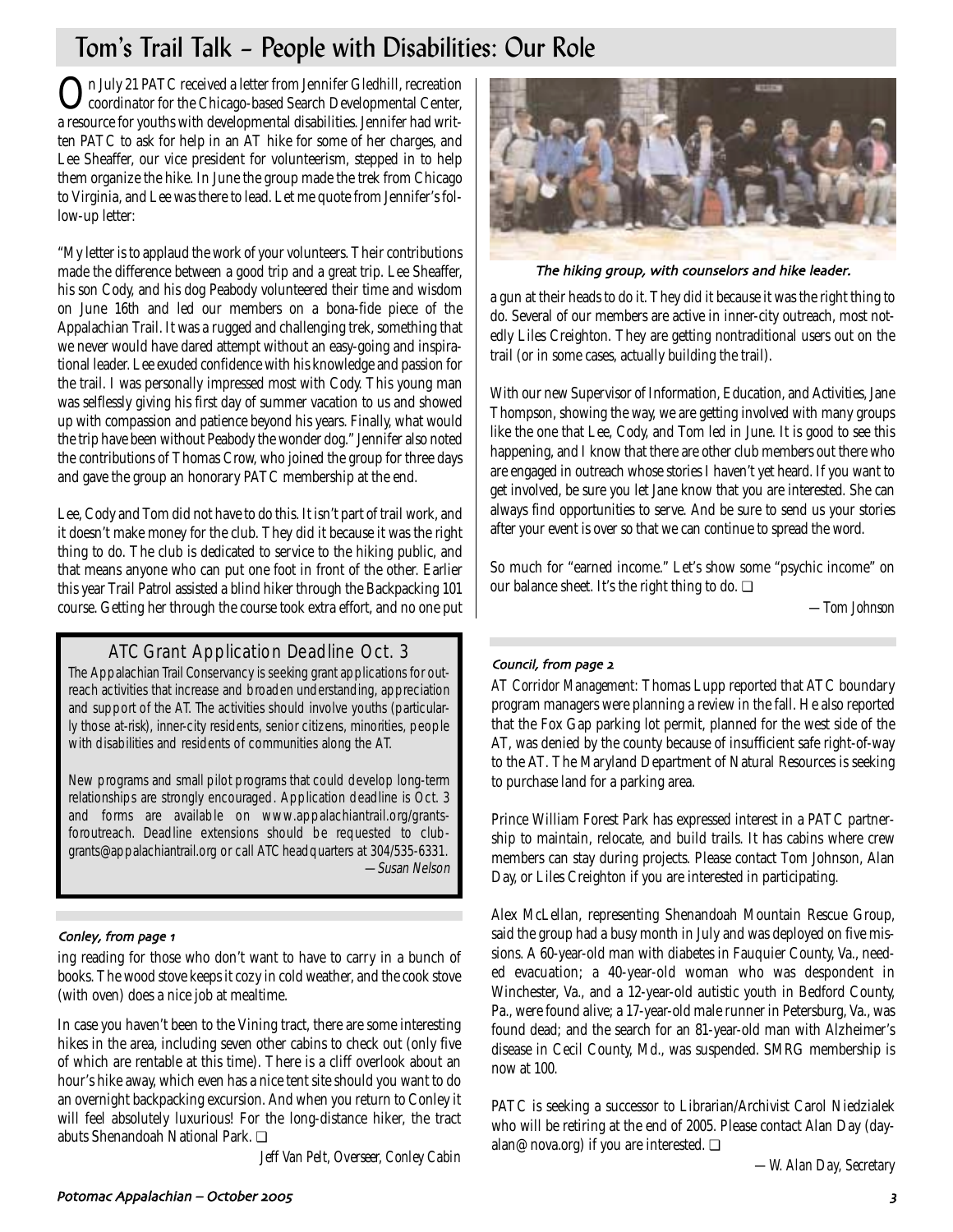

Join us for the 22nd Annual Blackburn Pig<br>Roast, scheduled for Saturday/Sunday, Oct. oin us for the 22nd Annual Blackburn Pig 22-23, 2005. The organizers will be the same as always – Rick Portal with help from Tim Rahn and Nancy Hughes. Registration this year is once again being taken by Trailboss Chris Brunton and Sandi Marra.

As is the tradition, black beans and rice, potatoes *au gratin*, and apple crisp will accompany our Cuban-styled roast pig. Happy hour will lead off the evening with Rick's famous tamales. In addition, Tim will make sure anyone waking up Sunday morn-

# Pigs and Pumpkins!!

ing still hungry will be taken care of with his quality breakfast fare. In keeping with our family-oriented events, we will have activities planned for children of all ages, culminating in our annual jack-o-lantern contest, complete with scary stories and prizes for all. Of course all attendees can take a hike along the AT or simply enjoy the changing leaves from our front porch.

Dinner will be served early on Saturday evening, but anyone wanting to participate in the Friday night Pig Grease Down and Seasoning (an event worth experiencing at least once in your life) is welcomed! Dinner on Friday and breakfast and lunch on Saturday are up to each individual.

Members and friends interested in attending the event should complete the registration form below and send a check for \$25 per adult and for children 11 and older to Sandi Marra, 6245 Walkers Croft Way, Alexandria, VA 22315. MAKE CHECKS PAYABLE TO SANDRA MARRA. INFO: Chris Brunton, 703/924-0406 or e-mail trailbossbtc@msn.com. ❏

# **SPECIAL TRAIL WORKTRIP**

If you would like to help on the AT we are building a bog bridge through a swampy area not far from Blackburn. We will carpool Saturday morning and spend about 3 to 4 hours working then return to the cabin to enjoy the afternoon festivities. No special skills needed. Trip will be led by Chris "Trailboss" Brunton. If you can help out, please call Chris at 703/924-0406. For those folks working on this project we will provide a special Friday evening meal.

| Blackburn Pig Roast — Saturday and Sunday, October 22-23, 2005 |  |  |  |
|----------------------------------------------------------------|--|--|--|
|----------------------------------------------------------------|--|--|--|

| $\blacksquare$ Name:                                                               |                                                                                                                                                                                                                                                                                                                                     |
|------------------------------------------------------------------------------------|-------------------------------------------------------------------------------------------------------------------------------------------------------------------------------------------------------------------------------------------------------------------------------------------------------------------------------------|
| Address:                                                                           |                                                                                                                                                                                                                                                                                                                                     |
|                                                                                    |                                                                                                                                                                                                                                                                                                                                     |
|                                                                                    |                                                                                                                                                                                                                                                                                                                                     |
| So we know how many pumpkins we need for the Carving Contest:                      |                                                                                                                                                                                                                                                                                                                                     |
|                                                                                    | I will also be bringing _________# of children or young at heart (for whom there is no charge) who will want to participate.                                                                                                                                                                                                        |
|                                                                                    | Include a \$25.00 payment per person for each reservation with checks payable to Sandra Marra and mail to:<br>Sandra Marra, 6245 Walkers Croft Way, Alexandria, VA 22315.                                                                                                                                                           |
|                                                                                    | <b>IMPORTANT:</b> Please be sure to make your check payable to Sandra Marra.                                                                                                                                                                                                                                                        |
| Come on out and join us to celebrate 78 years!                                     | Registration for PATC's 78th Annual Meeting/Dinner<br>Tuesday, Nov. 8, 2005, from 6:00 p.m. to 9:30 p.m., at the Northern Virginia Regional Park Authority's Atrium at Meadowlark Gardens.<br>For more information, please contact Pat Fankhauser at 703/242-0315, Ext. 17, or pfankhauser@patc.net. Don't delay, space is limited. |
| l Name:                                                                            | criental buffet entrée preference (choose one)                                                                                                                                                                                                                                                                                      |
| $\Box$ Vegetarian Lo Mein $\Box$ Sesame Chicken $\Box$ Beef with Broccoli<br>Name: |                                                                                                                                                                                                                                                                                                                                     |
|                                                                                    |                                                                                                                                                                                                                                                                                                                                     |

Daytime phone number:

Please enclose a check in the amount of \$25 (individual) or \$40 (couple) for dinner. To pay by credit card list your credit card information below. If you wish to attend the meeting and not have dinner, please contact Pat Fankhauser and let her know you will be coming.

) Here is an additional \$78 to for the Trail Land Acquisition Fund for 78 years of service on the trails.

( ) Sorry, I can't attend the banquet, but here is \$78 to support PATC's Trail Land Acquisition Fund.

| For 78 years PATC has led hikes; constructed and renovated shelters and cabins; mapped the trails; taught trail construction, safety, and conserva-   |                  |                                     |
|-------------------------------------------------------------------------------------------------------------------------------------------------------|------------------|-------------------------------------|
| tion; and built and cleared the trails in rain, snow, and sunshine. Your contribution will be used to enhance those activities. Let's celebrate as we |                  |                                     |
| move into our 79th year!                                                                                                                              |                  |                                     |
| VISA/MasterCard Number:                                                                                                                               | Expiration Date: | Please charge my credit card for \$ |
| Signature:                                                                                                                                            |                  |                                     |

Mail to: PATC - Annual Meeting/Dinner 2005, 118 Park Street, SE, Vienna, Virginia 22180 Attn: Pat Fankhauser, Membership Coordinator Because PATC pays for dinners in advance, no refunds after November 4, 2005.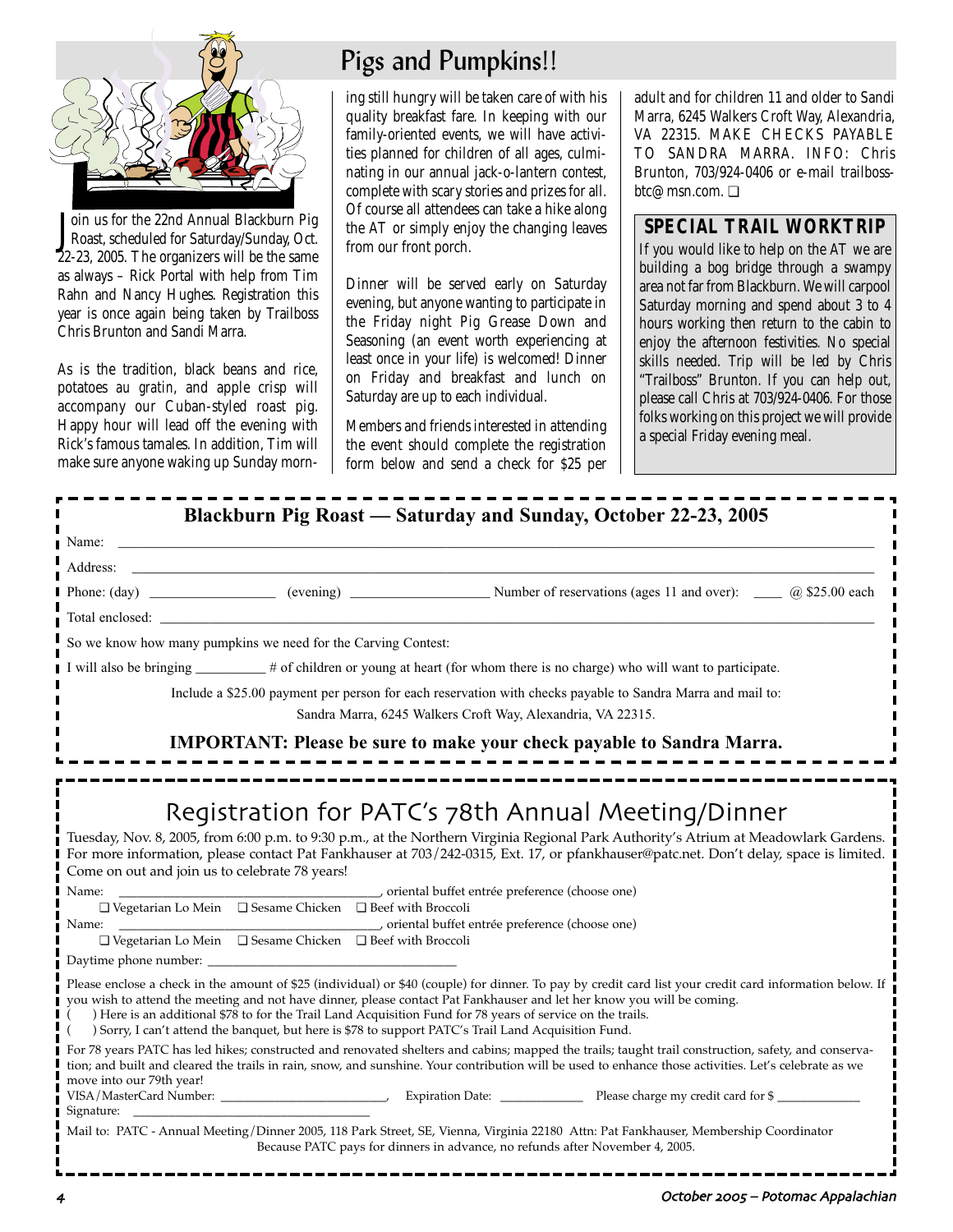# *Trail Patrol Proudly Presents* **Trail Patrol Training Weekend**

# **Nov. 12 - 13**

If you are interested in joining the Trail Patrol, or really want to find out what it is all about, then this is your chance! Several qualified Trail Patrol members will teach you about Leave No Trace, The 10 Essentials, Map and Compass, dealing with the public, and other facts that you need to know to be part of the Trail Patrol. There will also be 3 hikes (including a night hike!).

The class will take place at the Glass House Cabin in George Washington National Forest. The cost is \$10 per person to cover the cost of food. Pre-registration is required.

For information contact: Saleena DeVore (tptraining@patc.net) 410/456-6861. ❏

# Seeking Hikers, Editors, Authors

The 4th edition of Hikes in the Washington Region: Part B: Arlington, Fairfax, Loudoun, and Prince William Counties in Virginia is scheduled for revision and republishing during 2005.

The publications team is seeking the services of a hiker/author to revise/update this publication to meet the deadline of publishing the revised edition by the end of 2005.

Join the PATC publications team and combine your interest in the outdoors with some editing. Contact the PATC Publications Chair, Alex McLellan (publications@patc.net) (preferred) or 703/758-1057 (day) or 703/758-7411 (night). ❏

# Potomac Appalachian Trail Club — Trail Patrol Presents

# **Leave No Trace Trainers Course**

October 15-16, Pinnacles Research Station Cabin

This field course is designed to enhance your understanding of Leave No Trace practices and ethics and to develop your confidence in teaching others about Leave No Trace. Through activities, and field experience, you will be challenged to develop your LNT skills and ethics. This is a fun class where all have a part in demonstrating the choices that can be made to minimize our impact on the land and our resources. It is hoped that graduates of this class will be willing to make LNT presentations to community groups when and if their schedules permit.

**Cost:** \$35.00 for PATC Members, \$50.00 for Non-Members (Join PATC at the time of registration and get the member price!)

**Registration:** Registration forms are available on-line through the Trail Patrol/LNT page of the PATC Web site at www.patc.net or call Mark Holland (TPLNT@patc.net) 540/636-3639 (mornings only). Send payment with registration form to: PATC, LNT Trainers Course, 118 Park Street, SE, Vienna, VA 22180-4609. Please include your e-mail address on the check. ❏

# Trail Patrol and Emergency Response Training presents CPR and On The Trail First Aid Class

This two-day course covers Adult, Child, and Infant CPR and First Aid. The students will learn basic first aid skills with hands-on time. Books and certificates are provided. The afternoon portion of the class is designed with wilderness situations in mind. Time will be spent going over items in your first aid kits and packs. The students will learn how to do basic splinting and bleeding control with supplies from their packs.

Cost: \$90 for Trail Patrol Members and \$110 for Non-Trail Patrol October 15-16 at the PATC Headquarters. Pre-Registration is required. Download registration form at www.patc.net/volunteer/trailpatrol.com

INFO: Saleena DeVore (tp1staid@patc.net), 540/972-8394

# Trail Overseers - Appointed in August

| <b>Shelter Overseer</b>             |                                                               |
|-------------------------------------|---------------------------------------------------------------|
| <b>Dick Hostelley</b>               | <b>Rock Spring Hut</b>                                        |
| <b>Trail Overseers</b>              |                                                               |
| <b>Michael Bramel</b>               | AT - Buena Vista Road to Pen Mar                              |
| <b>Heather Whitlow &amp;</b>        |                                                               |
| <b>Tom Paquin</b>                   | AT - Fishers Gap to the Big Meadows Amphitheater              |
| <b>Joe Scoresby</b>                 | AT - Tanners Ridge Road to Milam Gap                          |
| <b>Roger Paul Guyett</b>            | <b>BROT</b> - Hemlock Overlook Fire Rd. to Soccer Field Creek |
| <b>Cathy Catranis</b>               | Jeremys Run (lower) 8th Ford of Jeremys Run to Park Boundary  |
| <b>Patty Boone</b>                  | Knob Mountain Cutoff (Co-overseer)                            |
| <b>Bob Wise &amp; Lee Fischbach</b> | <b>Bear Pond Trail</b>                                        |
|                                     | $\mathbf{r} \in \mathbb{R}$                                   |

Potomac Appalachian – October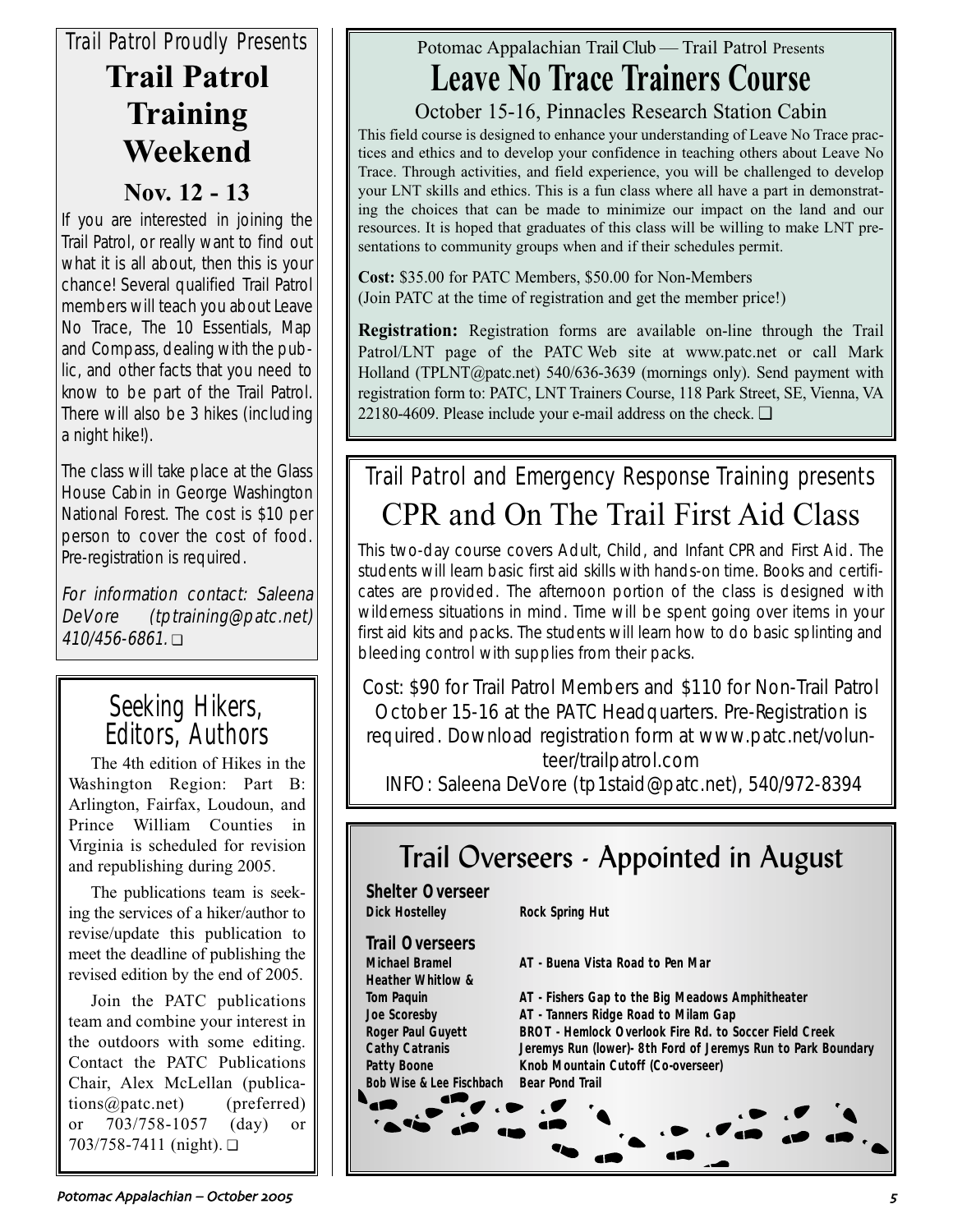# Our Maine Vacation

Our Memorial Day week vacation to Maine had four objectives: to relax, explore Acadia National Park, climb Kathadin, and see a moose. Taking advantage of discounted fares on Southwest Airlines, my wife Kristy and I flew into Manchester, N.H., and drove up the coast. En route to Bar Harbor, Maine, we stopped in Kennebunkport for a lobster roll lunch.

On our first full day in Maine, we drove Acadia National Park's auto road and took some short hikes in the rain to observe some of the park's well-known features including Sand Beach and Otter Cliffs. Not yet tired of lobster, we opted for another nice lobster meal at the Thurston's Lobster Pound in Bernard, Maine. After dinner, we strolled along the Shore Path in Bar Harbor, which passes by some very elaborate homes.

The next day, still dealing with less than stellar weather, we hiked to Bar Island. The island can be reached by trail over the gravel spit only during low tide. Once we returned, we spent the remainder of the afternoon relaxing and exploring downtown Bar Harbor's quaint streets. We finished the day with a great meal and a couple of pints of Maine's famous Bar Harbor Blueberry Ale at Rupununi's restaurant.

For a decidedly nonhiking activity, we rented bicycles the following day. Decades ago, John Rockefeller Jr. built a network of carriage roads through Mt. Desert Island; today these carriage roads are perfect for recreational bicycling. We rode a figure eight route out of Bar Harbor through the park's beautiful scenery and stopped for lunch at



The Knife Edge behind Kristy



Kathadin's South Peak behind Steve

the Jordon Pond House, which is famous for its tea and popovers.

On our last day in Bar Harbor, we explored the Beehive and Cadillac Mountain. The Beehive is a rock hill near the ocean on which hikers climb up iron rungs along cliffs to reach the top; Cadillac Mountain is the highest point in the park and can be reached by road as well as trail. Departing Bar Harbor, we headed to Millinocket, Maine, which would serve as our home base for hiking Kathadin.

## **A Challenging Climb**

Kathadin is an Abenaki Native American word meaning "greatest mountain." Our plan to climb Kathadin in Baxter State Park was to hike up the Helen Taylor Trail, traverse the Knife Edge, and then hike back down the Cathedral and Chimney Pond Trails. However, upon entering the park on June 3rd, we found out that the Abol Trail was the only open trail up to Baxter Peak due to snow. On the drive to the trailhead at Abol Campground, we were very excited to spot a moose in Stump Pond before beginning our hike.

The Abol Trail started off like a normal trail following a stream; then the stream became the trail. After the stream hiking, we really started to ascend as we hiked through the scrub and ultimately above the tree line. The trail became steeper and steeper; the upper portion of the trail is actually a rockslide that came down in 1816. Although we tried to get in shape by climbing Old Rag, Robertson, and The Priest in the spring, those hikes could not fully prepare us for the Abol Trail. We think "Old Rag times 10" is a fair description of the Abol Trail. Eventually, though, we made it up to the Tableland plateau, and afterwards the hiking was relatively easy up to Baxter Peak along the Appalachian Trail.

Baxter Peak is the highest point in Maine and is named for former Gov. Percival P. Baxter, who donated the land to the state in 1931 with the stipulation that the park must be preserved as a wilderness area. The views were among the most spectacular either one of us had ever seen. As difficult as the ascent was, the knee-crunching descent back down the Abol Trail was the most grueling part of the entire trip. Once we finally made it down, we drove to the Roaring Brook Campground and hiked to Sandy Stream Pond. With Kathadin in the background and a pond full of moose in the foreground, it was a beautiful sight to see.

We certainly enjoyed our vacation to Maine and look forward to returning someday. Additional pictures can be found at www.hometown.aol.com/stevengass1/ maine.html. For anyone planning a vacation to Maine, we recommend "Discover Acadia National Park: A Guide to the Best Hiking, Biking, and Paddling" by Jerry and Marcy Monkman, as well as "Kathadin: A Guide to Baxter State Park and Kathadin" by Stephen Clark. ❏

*—Steve Gass*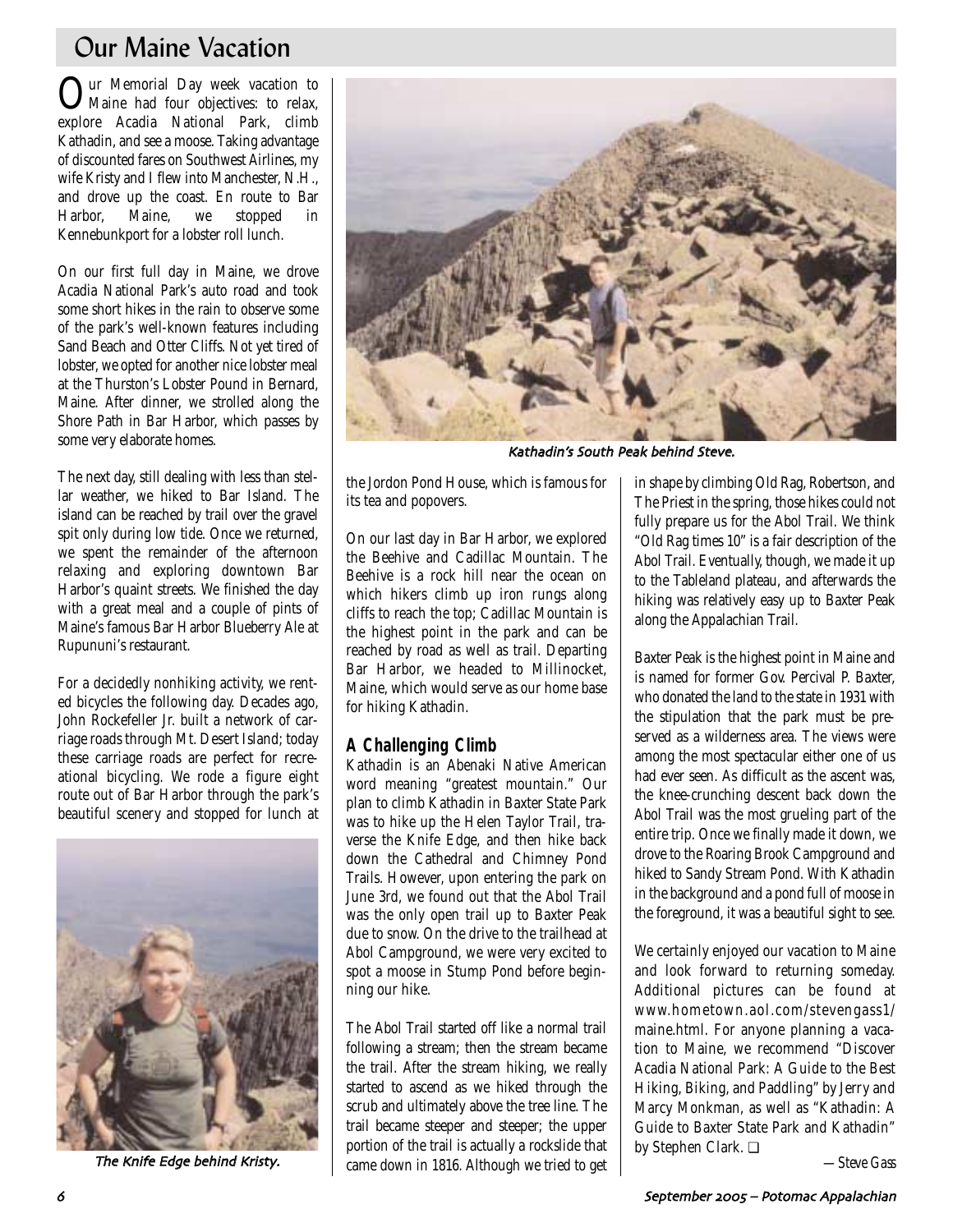# Roster of Club Officers, Staff and Council Members

### **OFFICERS President**

Thomas R. Johnson 351 Skyline View Dr. Front Royal, VA 22630 (h): 540/622-6422 (w): 703/874-7275 johnts3@juno.com

#### **Vice President-Operations**

Bruce Glendening 1428 Woodacre Dr. McLean, VA 22101 (h): 703/532-9093 (w): 202/267-8011 bglendening@yahoo.com

## **Vice President-**

**Volunteerism** Lee Sheaffer 943 Castlerock Lane Berryville, VA 22611 (h): 540/955-0736 (w): 703/771-3495 thumpers@visuallink.com

#### **Secretary**

W. Alan Day 2433 Ansdel Ct. Reston, VA 20191 (h): 703/860-0181 dayalan@nova.org

#### **Treasurer**

Frederic (Ric) B. Francke 7017 Hector Rd. McLean, VA 22101 (h): 703/356-2106 (w): 571/436-7801 fbfrancke@aol.com

#### **General Counsel**

Charles W. Sloan 107 Pleasant St. Vienna, VA 22180 (h): 703/938-9668 (w): 703/938-2944 cwsloan@aol.com

#### **Past President**

Walter M. Smith 342 Fairmont Ave., Apt. 3 Winchester, VA 22601 (h): 540/678-1043 wsmith@visuallink.com

#### **Supervisor of Trails**

Liles Creighton 100 Riverview Ave. Annapolis, MD 21401-1122 (h): 410/573-0067 kb3jmf@comcast.net

### **Supervisor of Land**

Chris Mangold 9105 Liberty Knolls Ct. Union Bridge, MD 21791-7550 (h): 301/865-0685 (w): 301/663-9900 csm5749@yahoo.com

#### **Supervisor of Facilities**

Mel Merritt One Seaward Drive Severna Park, MD 21146 (h): 410/647-3131 (w): 410/703-6372 nanmelmerritt@comcast.net

#### **Supervisor of Membership**

Georgeann Smale 9710 De Paul Dr. Bethesda, MD 20817 (h): 301/581-9584 gsmale99@yahoo.com

# **Supervisor of Info., Educ.& Activities**

Jane Thompson P.O. Box 82 Barnesville, MD 20828 (h) 301/349-2496 jayteehike@yahoo.com

## **STANDING COMMITTEES**

**AT Corridor Management** Thomas Lupp One East Main St., #4 Thurmont, MD 21788 (h): 301/271-7340 (w): 301/662-2074 tlupp@erols.com

# **Budget**

(Vacant)

#### **Blackburn Center**

Chris Brunton 6245 Walkers Croft Way Alexandria, VA 22315 (h): 703/924-0406 trailbossbtc@msn.com

#### **Cabins Maintenance**

Mel Merritt One Seaward Dr. Severna Park, MD 21146 (h): 410/647-3131 (w): 410/703-6372 nanmelmerritt@comcast.net

# **Cabins Construction &**

**Major Repairs** Charles A. Graf 1417 Gilbert Rd. Arnold, MD 21012 (h): 410/757-6053 cagraf@aol.com

#### **Conservation**

Jeff Pearcy 7632 South Arbory Ct. Laurel, MD 20707 (h): 301/604-7896 (w): 301/458-4425 jpearcy@aaahawk.com

#### **Endowment**

Don Price 4 Kagee Court Severna Park, MD 21146 (h): 410/544-0046 (w): 202/973-7212 Don\_Sheri\_Price@hotmail.com

#### **Grants and Donations**

Susan Nelson 1609 North Filmore St. Arlington, VA 22201 (h): 703/243-7867 WarNelson@aol.com

#### **Hikes**

Susan Bly (Co-Chr) P.O. Box 207 Great Cacapon, WV 25422 (sbly@shepherd.edu

Karen Brown (Co-Chr) 315 South Adams St. Arlington, VA 22204 (h): 703/521-9050 (w): 703/845-6241 kkbrown46@yahool.com

#### **Information Technology**

Jos Rojas (Co-Chr.) P.O. Box 4552 Manassas, VA 20108 (h): 703/796-7164 (w): 703/886-3392 jarl66@msn.com

#### **Information Technology**

Steve Koeppen (Co-Chr.) 3050 Bullfrog Rd. Taneytown, MD 21787 (h): 410/756-2916 skoeppen@qis.net

### **Maps**

David W. Pierce 410 Orleans Circle,SW Vienna, VA 22180 (h): 703/281-6273 (w): 301/227-6814 davepierce@verizon.net

#### **MD AT Management**

Thomas Lupp (Co-Chr.) One East Main St., #4 Thurmont, MD 21788 (h): 301/271-7340 (w): 301/662-2074 tlupp@erols.com

Rick Canter (Co-Chr.) 19521 Divot Place Gaithersburg, MD 20886 (h): 301/924-4942 (w): 301/721-3000 x 3061 southmountaineers@yahoo.com

#### **Naturalist**

Robert W. Pickett 10713 Meadowhill Rd. Silver Spring, MD 20901 (h): 301/681-1511 pickett@us.net

#### *Potomac Appalachian* **(Editor)**

Linda Shannon-Beaver 3757 Chatham Circle Norfolk, VA 23513 (h): 757/857-4129 PA@patc.net

#### **Public Affairs**

Thomas Phillips 9520 St. Charles Pl. Fairfax, VA 22032 (h): 703/764-8997 (w): 202/434-4813 tom.phillips@siemens.com

### **Publications**

Alex McLellan 2588 Viking Dr. Oak Hill, VA 20171 (h): 703/758-7411 (w): 703/758-1057 alex\_mclellan@verizon.net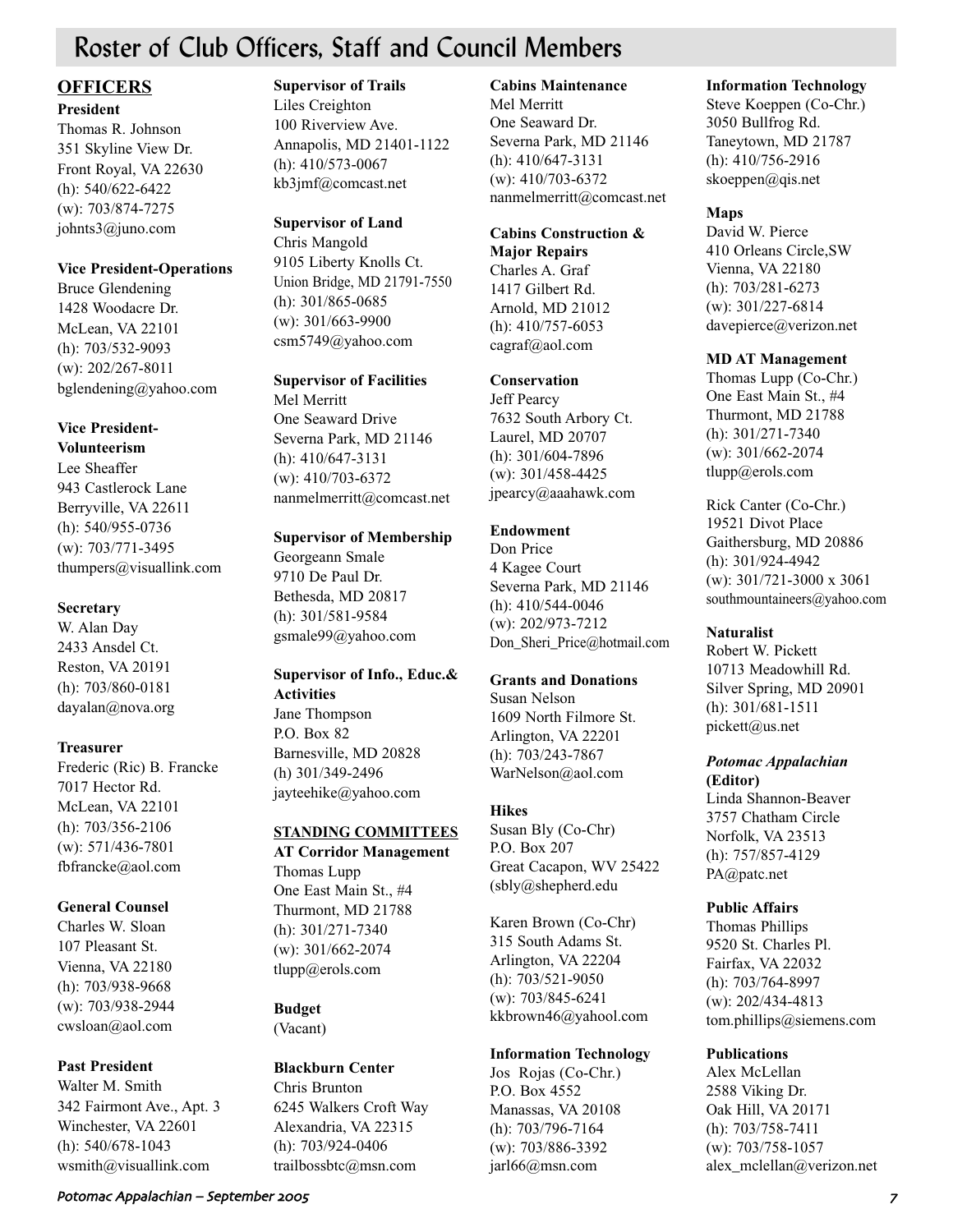# Roster of Club Officers, Staff and Council Members (cont.)

**Risk Management**

Larry Marcoux 1930 N. Van Buren St. Arlington, VA 22205 (h): 703/536-3686 (w): 703/402-5441 nolslntmaster@aol.com

### **Sales Committee**

(Vacant)

### **Shelters**

Henry H. Horn 8208 Cool Creek Ct. Laurel, MD 20723 (h): 301/498-8254 athike@aol.com

## **Trail Land Acquisition**

Phil Paschall P.O. Box 201 Waterford, VA 20197 (h): 540/882-3027 (w): 202/782-5805 bettycox@erols.com

## **Trail Patrol**

Katrina Hedlesky 2706 North Venable St. Arlington, VA 22213 (h): 703/533-3652 khedlesky@s-3.com

**Tuscarora Trail Land** (Vacant)

# **SPECIAL INTEREST SECTIONS**

**Mountaineering**  Ozana Halik 305 Edwin Lane Vienna, VA 22180 (h): 703/242-0177 (w): 202/895-3100 mrkayak1@verizon.net

## **SMRG**

Alex McLellan 2588 Viking Dr. Oak Hill, VA 20171 (h): 703/758-7411 (w): 703/758-1057 chair@smrg.org

#### **Ski Touring Section**

Bert Finkelstein 2349 Horseferry Ct. Reston, VA 20191-2733 (h): 202/906-8472 (w): 703/715-8534 bertf@erols.com

### **CHAPTERS**

**Charlottesville Chapter** John Shannon 110 Thomas Dr. Charlottesville, VA 22901 (h): 804/293-2953 (w): 804/924-2356 jds1c@unix.mail.virginia.edu

#### **North Chapter**

Pete Brown 2012 Blue Mount Rd. Monkton, MD 21111 (h): 410/343-1140 (w): 410/583-4561 peter.brown4@worldnet.att.net

### **Northern Shenandoah**

**Valley Chapter** Betsy Fowler 116 Rinker Gate Fort Valley, VA 22652 (h): 540/933-6136 (w): 703/556-3655 (c): 703/403-2919 efowler@shentel.com

#### **Southern Shenandoah Valley Chapter** John Held 230 New York Ave. Harrisonburg, VA 22801

(h): 540/564-1926 (w): 540/564-0926x219 jheld@rica.net

## **West Chapter**

Dave Jordahl 73 Connie Ave. Harpers Ferry, WV 25425 (h): 304/876-7062 (w): 240/777-7741 westpatc@hotmail.com

# **ACTIVITIES**

**Archives & Library** Carol Niedzialek 11503 Amherst Ave., #103 Wheaton, MD 20902 (h): 301/949-9729 cactuss3@earthlink.net

### **Cabins Reservations**

Shakuntala K. Ghare 3022 Steven Martin Dr. Fairfax, VA 22031-1030 cabins@patc.net

### **Headquarters**

Eliza Beth Engle 5 East Monroe Ave, Apt. 210. Alexandria, VA 22301 (h): 703/838-1601 (w): 703/836-9775 ebengle@gbrarch.com

### **Internet Services**

Steve Raia 8833 Camfield Ct. Alexandria, VA 22308 (h): 703/619-6041 (w): 703/795-3665 RAIAS@yahoo.com

### **Information/Sales Desks**

Paul Martin Smith 11166 Saffold Way Reston, VA 20190 (h): 703/435-2458 paulmartinsmith@excite.com

## **Medical**

Dennis De Silvey, MD 308 South Jefferson St. Lexington, VA 24450 (h): 540/463-2655 (w): 540/63-2227 dldesilvey@pcvmed.com

## **STAFF**

#### **Director of Administration** Wilson Riley

10721 Joyce Dr. Fairfax, VA 22030 (h): 703/691-1497 (w): 703/242-0693x 11 wriley@patc.net

## **Business Manager**

Monica Clark 5444 Ladue Lane Fairfax, VA 22030 (h): 703/352-1008 (w): 703/242-0693x 15 mclark@patc.net

#### **Trails Coordinator**

Heidi Forrest 6121 Turkey Run Ct. Manassas, VA 22111 (h): 703/368-0224 (w): 703/242-0693x 12 hforrest@patc.net

#### **Sales Coordinator**

Maureen Estes 113 West 17th St. Front Royal, VA 22630 (h): 540/622-2351 (w): 703/242-0693x 19 mestes@patc.net

#### **Membership/Cabins**

Patricia Fankhauser 5696 Singletree Dr. Frederick, MD 21701 (h): 301/631-0488 (w): 703/242-0693x 17 pfankhauser@patc.net

**PATC GENERAL FAX:** 703/242-0968

**24 HOUR ACTIVITIES TAPE:** 703/242-0965

**WEB SITE** Patc.net info@patc.net

# **CLUB 2005 CLOSING DATES**

*Columbus Day Mon., 10/10*

*Vienna Halloween Parade Wed., 10/26*

> *Veterans Day Fri., 11/11*

*Thanksgiving Holiday Thurs.-Fri., 11/24-25*

*Christmas/Winter Break Fri., 12/23-31*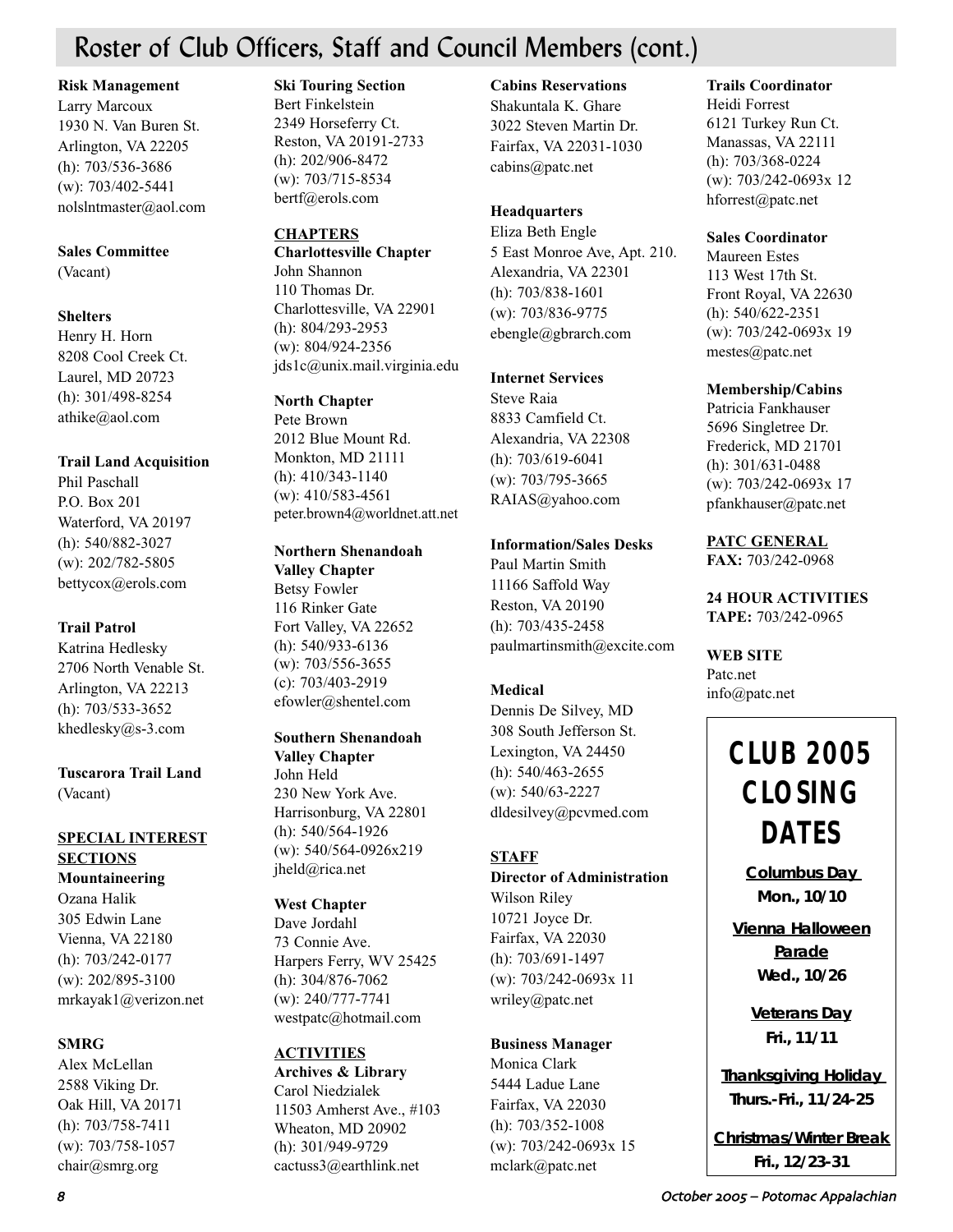# Ski Touring Section to Hold Annual Ski Fair

PATC's Ski Touring Section, the largest Nordic ski club in the entire Delmarva area dedicated solely to cross-country skiing, will hold its annual Ski Fair on Saturday, Nov. 5, noon to 4:30 at PATC Headquarters at 118 Park Street, Vienna, Va. Featuring more than two dozen "public" trips scheduled over the upcoming winter ski season, as well as work trips to help prepare much-used ski trails for the season, the Ski Fair is the premier event kicking off the cross-country ski season. Features include:

❏ The PATC-STS Excursions to Le Haute Trace des Escartons in France, Garmisch-Partenkirchen, Germany, and Bryce Canyon, Utah.

❏ Where and when to ski on weekends in West Virginia, Maryland, and Pennsylvania. ❏ Learn how to start XC skiing — new ski gear, ski safety, and ski care.

❏ Presentations on past trips and interesting topics, including a speaker from "Get Fit With Us," a national fitness campaign.

❏ A great opportunity to meet STS trip leaders and members so you can learn about and sign up for trips on the spot.

❏ New and used ski gear for sale or swap by members and vendors.

Be among the first to apply for trips scheduled from December 2005 thru March 2006, and sign up for work trips scheduled in November and December. STS trips are inexpensive, fun, friendly, and led by members with years of skiing and trip-leading experience. Chat with other attendees from masters to novices. Bring used XC ski equipment for sale or swap, snacks to share, your skiing stories, and of course your checkbook to make a deposit on the trips.

At last year's Ski Fair, several vendors offered new equipment. Used ski equipment was also available from members and other attendees at the fair. Programs in the back Presentation Room were generally well attended. With seating for over 30 people, attendees had their pick of six different half-hour presentations. A new station added to the 2003 Ski Fair featured a constant slide show presentation of the 2003 Ski Dance Weekend.

A table of never-ending refreshments and munchies, enhanced by pot-luck offerings of visitors, sustained us throughout the day.

For more information on the 2005 PATC STS Ski Fair, contact Trip Coordinator Susie Etcheverry (202/244-2562) or Vice Chair Steve Bergstrom (301/564-9696). ❏

# Book Review: 'Backcountry Sanitation Manual'

*"Backcountry Sanitation Manual," by Appalachian Trail Conference & Green Mountain Club. Appalachian Trail Conference, 2002. Softcover, 8x11, 213 pages.*

In our era of high technology, it behooves<br>everyone to examine higher tech privies. n our era of high technology, it behooves This book relates the experience of several hundred people who operate composting toilets and other systems successfully in backcountry situations. Composting systems (moldering [slow, aerobic] systems) have been the most successful in the backcountry and are the focus of this book. A moldering system is better than pit — it saves money and labor and is easier to implement.

Green Mountain Club and Appalachian Mountain Club began composting in the late 1970s, and this approach has gone through evolutions and improvements since then. GMC has been in the forefront of backcountry sanitation technology. The most successful ones are presented in this manual, which is posted on the Web (Appalachian Trail

Conservancy/Protect the Trail, and scroll down to this title). This manual covers three approaches to backcountry sanitation.

The first seven sections provide background on management on the AT: importance of management, science of composting, health and safety issues, and regulatory and permitting processes. The book provides a good description of the moldering process. Its advantages are convenience (it can remain at the best site indefinitely), reduced pollution, reduced maintenance (it relies on the natural processes of microorganisms), reduced odor, and reduced cost (\$200-500). It does require an 8 oz. cup of earthworms each season. Chapters 9-10 focus on two other systems that are not practical for the AT, and chapters 11-13 present case studies of existing installations in Vermont, New Hampshire, and Massachusetts, and decision making. The book includes plans for the three systems, plus thorough detail. Check it out on the ATC Web site. ❏

*—Carol Niedzialek*



# *Hiker's Notebook*

**Common Name:** Staghorn Sumac (Sumac is of Semitic origin deriving from the word summaq meaning dark red; Staghorn differentiates this species from the Smooth Sumac, in that the branches have tiny hairs that resemble a stag's antlers)

**Scientific Name:** *Rhus typhina, Rhus glabra* (Genus *Rhus* from Greek for red)

**Potpourri:** Native Americans made extensive use of sumac. The berries were made into a drink to treat fever and the bark was used for sore throats, gum disease, and cold sores. Numerous dye colors were derived from sumac: yellow from the stem, orange from the roots, brown from the leaves, and red from the berries. Sumac tannin was used to treat (tan) leather. After the devastation of the Civil War, some Southern entrepreneurs harvested and sold sumac dyes and tannins to replace imported European products.

The berries of the Staghorn and Smooth Sumac appear in characteristic spiked clusters of drupes on the ends of stems in late summer and persist into winter. The tart-sour taste of the drupes is due to a high concentration of malic, citric, fumaric and ascorbic acids. The German name Essigbaum, meaning vinegar tree, reflects the unique taste of the berries, which were once made into a drink called Indian lemonade

Sumac is an aggressive shrub that propagates with clones sent out by rootstock which sprout easily and grow rapidly in direct sunlight, choking out other plants. As it is a native plant (smooth sumac is the only shrub native in all 48 contiguous states), it is controlled rather that eliminated. It has been found that cutting back a stand of sumac five times over two years will reduce the density by about two thirds. ❏

*—William Needham*

*Visit the Hiker's Notebook Web site at: www.mwrop.org/W\_Needham/h\_notebook.html*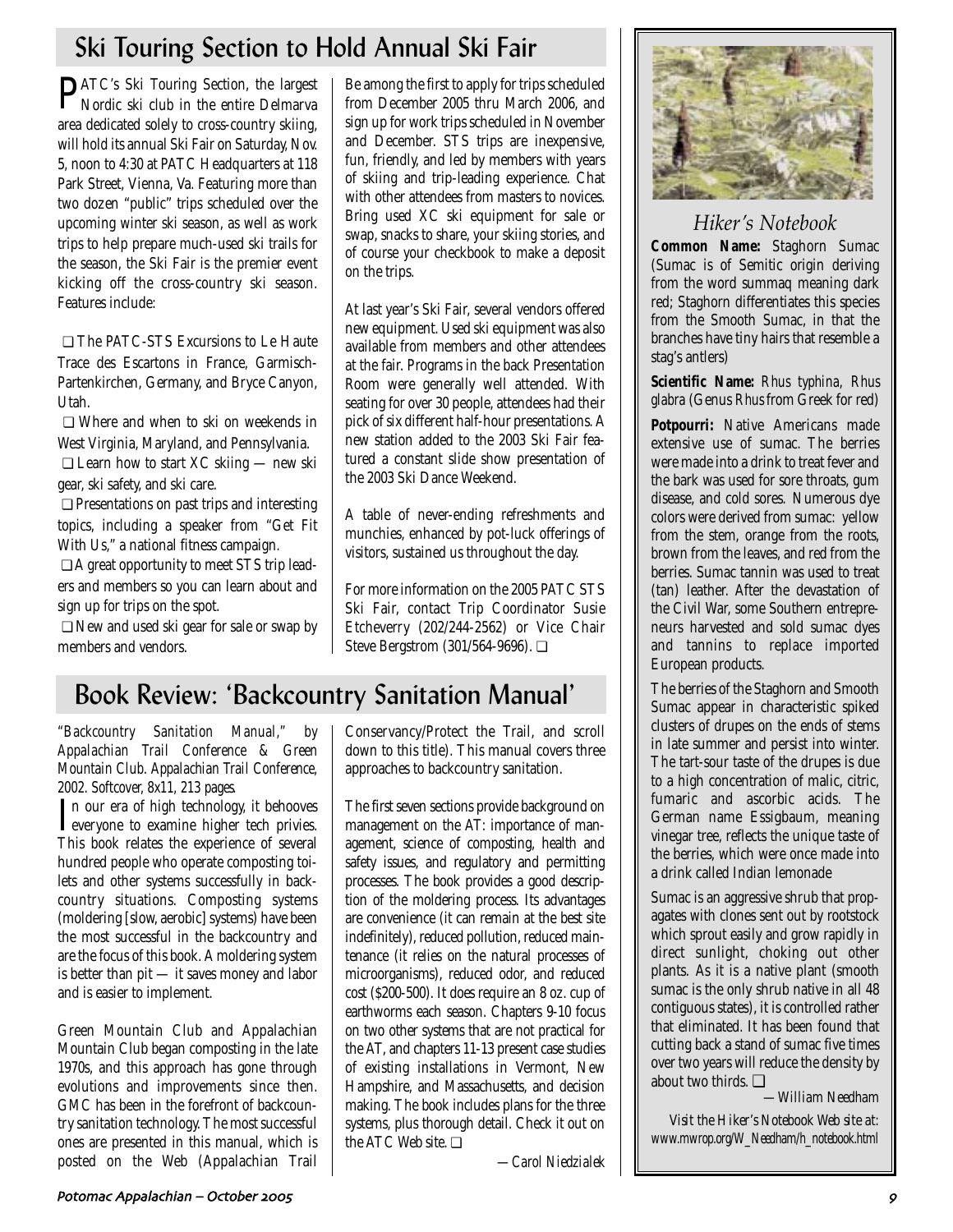#### Charlottesville Chapter

The Charlottesville Chapter hikes every Saturday; summer, winter, and in between. Hikes are usually 8 to 10 miles. We usually maintain trails on the last Saturday of the month. Meet at Sprint parking lot, 2307 Hydraulic Road, at 9:00 a.m., with food and water for the day. The majority of hikes are in the south and central districts of SNP, with some in the north district and in George Washington National Forest. Our Chapter hikes are posted at www.patc.net/chapters/char/hikes.html. INFO: Jere Bidwell 434/295-2143 or John Shannon 434/293-2953.

#### North Chapter

The North Chapter of PATC conducts monthly trail work trips on the Maryland and Pennsylvania sections of the AT and on the Pennsylvania sections of the Tuscarora Trail. We also lead hikes on these and other trails. Maryland AT work trips are generally held on the first and third Saturdays – contact Nancy Hammond (mdtrail@yahoo.com) 301/739-0442 for information. Pennsylvania work trips are generally held on the AT on the first Saturday and on the Tuscarora on the third Saturday – contact Pete Brown (peter.brown4@worldnet.att.net) 410/343-1140. Pennsylvania AT work trips also include an optional Saturday evening dinner at the Gypsy Spring Cabin. For information on upcoming hikes, contact Chris Firme (bncfirme@innernet.net) 717/765-4833. For general chapter information, contact chapter president Pete Brown or visit the North Chapter home page (www.patc.net/ chapters/north/).

#### Northern Shenandoah Valley Chapter

The Northern Shenandoah Valley Chapter sponsors hikes in national and state parks and forests in the Shenandoah Valley vicinity, open to the public, on a monthly basis except during the winter. Hikes are posted in the Forecast. Other activities are in the NSV Chapter Newsletter. For further information contact Betsy Fowler (efowler@shentel.com).

# KEY to Forecast Activities

All events are marked for easy identification. Late changes or cancellations are listed on the weekly information tape (703/242-0965), which is updated on Sunday evening for the following seven days. The Forecast can also be found on PATC's Web site at www.patc.net/activities/forecast.html.

- **\*** Hiking Trips
- \* Backpacking Trips
- $\mathcal{R}$  Trail Work Trips
- **i** Cabin/Shelter Work Trips
- **A** Ski Trips
- Special Events
- $\blacksquare$  Meetings
- $\varnothing$  Classes
- $\frac{2}{3}$  K9 Trail Blazers (dogs permitted)

Note to all hike leaders: Please ask nonmembers on your hike if they would like to join PATC, then get names and addresses so a club volunteer can send them information packets. Thanks!

# **Chapters**

#### Southern Shenandoah Valley Chapter

See www.ssvc.org or the one linked to the PATC Web site for descriptions of hikes and work trips. We usually hike in the southern and central districts of the SNP and in the GWNF. Contact the listed hike leader for information about a specific event, or contact Michael Seth 540/438-1301.

#### West Chapter

The West Chapter meets twice a year in March and September. The Chapter maintains a section of the Black Locust circuit trail in Gambrill State Park near Frederick, Md. Work trips and hikes are usually scheduled monthly from March through December. We also lead overnight weekend trips for day hikes or backpacking. All activities are listed in the PA Forecast. For further information contact Dave Jordahl (westpatc@hotmail.com) 304/876-7062 (evenings) or 240/777-7741 (days).

#### Ski Touring Section

The Ski Touring Section has served since 1974 to introduce Washington area residents to crosscountry skiing and to provide cross-country skiing opportunities to experienced skiers. The Section sponsors winter weekend ski trips for all levels of skiers to nearby mountains in Maryland, West Virginia and Pennsylvania, as well as periodic social events year round. INFO: Bert Finkelstein (bertf@erols.com) 703/715-8534.

#### Mountaineering Section

We're a diverse group of local Washington, DC area climbers. Young and old, male and female, crag rat, sport climber, and alpinist, active and armchair types – we all enjoy climbing in its many varieties. We also share common interests in promoting safe climbing, conserving the outdoors, developing new climbers' skills, representing the Washington area climbing community, and having fun! We provide instruction for those wanting to learn the basics – we're not a school, but we can get you started. We go climbing, either locally or further afield, nearly every weekend. In the winter we organize trips to the Ice Festivals in the Adirondacks and the White Mountains for beginning and advanced ice

climbers. For further information contact Ozana Halik, (mrkayak1@verizon.net) 703/242-0177, or Mack Muir (MackMuir@edisaurus.com).

#### PATC Hikes

PATC offers organized hikes appealing to the diverse interests of our members. There are K-9 Hikes, which invite you to bring your favorite dog; Family Hikes tailored to kids; Natural History Hikes stalking the fascinating but often elusive flora and fauna of the region; hikes featuring varying levels of difficulty with the Easy Hikers, In-Between Hikers, and Vigorous Hikers; Birding Hikes with experts to help sight and identify our avian neighbors; Historical Hikes tracking littleknown structures in Shenandoah National Park; Series Hikes tracing the entire length of the Tuscarora Trail or the trails of Pennsylvania, section by section; Backpacking Hikes traversing the tracts of West Virginia and Southern Virginia; hikes scheduled for weekends; ones scheduled for weekdays; Geology Hikes led by experts from the Smithsonian focused on the unique stratigraphy of our area; Mushroom Hikes with mycologists; Waterfall Hikes to beat the summer heat; and Outreach Hikes to get together with the members of area groups like the Sierra Club or the Congressional Hikers. That is just to name a few. Check out the Forecast calendar and hear updates on the weekly tape (703/242-0965).

#### Other Clubs' Hikes

Capital (www.capitalhikingclub.org) and Wanderbirds (www.wanderbirds.org) hike on Saturdays and Sundays, traveling by bus and leaving from downtown, with suburban stops as well. Center Club, Northern Virginia Hiking Club and Sierra Club hike on both Saturdays and Sundays using carpools, which often leave from a suburban Metro stop. Schedules are available at PATC Headquarters and are published in area newspapers on Fridays. The schedule of West Virginia Highland Conservancy outings in the Monongahela National Forest and surrounding areas is on their web site at www.wvhighlands.org.

#### Meetings

Meetings are held at PATC HQ, 118 Park Street, S.E., Vienna, Va., unless otherwise noted.

#### New Members (PATC) – First Wednesday

7:30 p.m. Curious about the club? Want to learn more? The best way is to attend a New Members meeting (but you don't have to be new to qualify). Refreshments will be served. Directions to PATC: Take Rt. 123 into Vienna, Va., and turn east on Park St. (Rt.675) to 118 Park St. on your left. INFO: Georgeann Smale (gsmale99@yahoo.com) 301/581-9584.

#### Mountaineering Section – Second Wednesday

7:30 p.m. – We meet every month on the second Wednesday except for August, unless noted in the Forecast. INFO: Ozana Halik (mrkayak1@verizon.net) 703/242-0177 or our Web site: www.potomacmountainclub.org

#### Shenandoah Mountain Rescue Group

Business meeting - Last Tuesday of each month, 7:30 p.m. INFO: Doug Sigman (join@smrg.org), 703/255-5034, or www.smrg.org.

#### PATC Council – Second Tuesday Meetings

The council meets at 7:00 p.m. sharp. The PATC Council meets every month to conduct business of the club and once a year for a dinner meeting. All members are always welcome. Come see how we make decisions about your club. INFO: Wilson Riley (wriley@patc.net) 703/242-0693 x11.

#### Trail Patrol – First Tuesday

7:30 p.m. Trail Patrol volunteers are PATC's goodwill trail ambassadors to the hiking public. They provide a visible, reassuring presence on the trails, and strive to educate the public on good hiking practices, minimum impact hiking, and camping ethics. Patrol members are trained in land navigation, emergency procedures, radio communications, and personal equipment. All Trail Patrol volunteers are also expected to become certified in a recognized basic first aid course. Some equipment and uniform items are provided upon completion of training. INFO: Holly Wheeler (trailpatrol@patc.net) 301/486-1598, or see our section in PATC's Web site: www.patc.net/ volunteer/trailpatrol.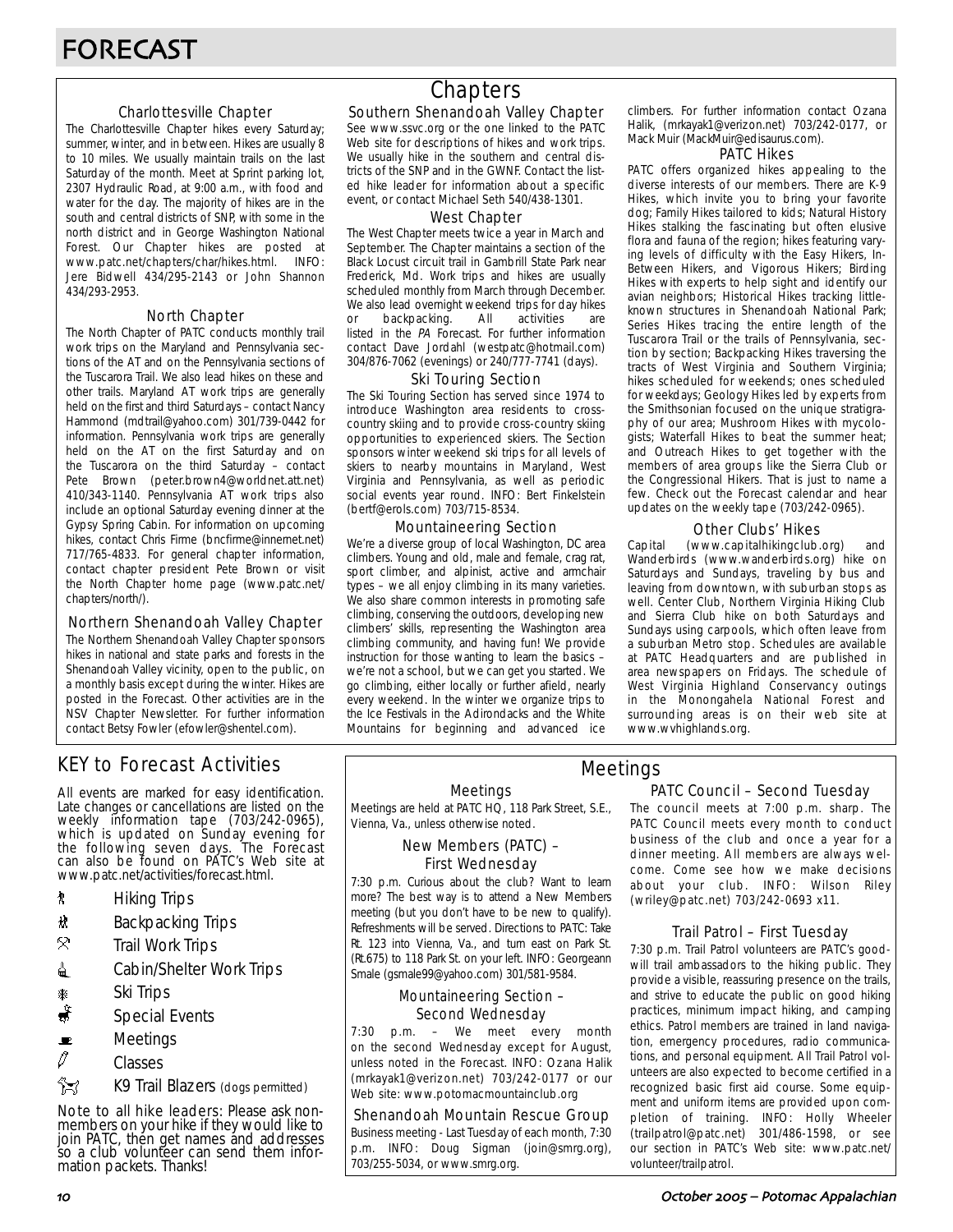# FORECA:

# **October**

#### 1 (Saturday)

#### DEADLINE – November Potomac Appalachian Material due to editors 5:00 p.m.

All items for the next issue of the newsletter due. Send Forecast events to PA-Forecast@patc.net and all other articles to the editor at articles to the lindashannonb@mac.com. NOTE: Do not send photos or articles to headquarters. E-mail for address.

### 1 (Saturday) . TRAIL WORK TRIP – South Mountaineers Appalachian Trail, MD

Newcomers always welcomed. The South Mountaineers have been working on the Appalachian and Catoctin Trails in Maryland for 12 years. Please bring lunch, water, gloves, and boots. Tools and training are provided. Our work is fun, challenging, and guaranteed to get your clothes dirty. **INFO:** Nancy Hammond (mdtrail@yahoo.com) 301/739-0442.

#### 1 (Saturday) . TRAIL WORK TRIP - Yankee Clippers Appalachian Trail, PA

Meet at US 30 and PA 233 at the parking lot of Caledonia State Park. Departure 9:00 a.m. sharp. INFO: Pete Brown (peter.brown4@worldnet.att.net) 410/343-1140.

# 1 – 2 (Saturday – Sunday) a CLASS – Wilderness First Aid (WSC) Alexandria, VA

A program of the Wilderness Safety Council, this eighteen-hour class includes classroom study, hands-on practice, and results in a two-year certification. The cost is \$160. More information and registration at: http://wfa.net. INFO: Christopher Tate 703/836-8905.

#### 2 (Sunday) ` HIKE – Sunday Hikers Appalachian Trail, MD

This one-way, northbound hike will take us from Wolfsville Road, near the Cowall Shelter, past Buzzard Knob, to the views at High Rock, and finally down to the state line in Pen Mar. Distance is 10 miles, with an elevation gain of approx. 1800 feet. A great hike for the cooler fall weather! PATC map 5. We'll need volunteers to place cars at both ends of<br>the  $\frac{1}{2}$  hike  $\frac{1}{2}$  INFO:  $\frac{1}{2}$  Mince Ferrari the hike. INFO: Vince Ferrari (vincentferrari@gmail.com) 301/249-2210.

## 3 (Monday) ` HIKE – Family Hike Great Falls, VA

Come join us for a 2-mile circuit hike. The trail is jogging-stroller passable. We will meet in the parking lot behind the visitor's center. Then we will hike up past the nature center, along the Paw Paw passage trail, past a pond, and down to the Potomac River. We will follow the Potomac Heritage Trail back to the visitor's center, where we will check out their animals, puzzles, and other activities. We will picnic along the way. INFO: Lauren Lang (at94L@netzero.com) 571/242-3950.

#### 4 (Tuesday) ` HIKE - Vigorous Hikers Luray, VA

Camp Roosevelt Loop in GW National Forest. Enjoy Kennedy Peak, loop back on Stephen's Trail to Duncan Knob rock scramble. 15 miles and 3300 ft climb. INFO: Chris Nolen (chrishiker@erols.com) 301/469-8931.

4 (Tuesday)<br>■ MEETING - Trail Patrol, 7:30 p.m.

# 5 (Wednesday) ` HIKE – Easy Hikers Bethesda, MD

Join us for 5 easy miles walking through the woods of Cabin John Park. Meet at 10:15 a.m. at the parking lot by the Indoor Tennis Courts, 7777 Democracy Blvd. Directions: Coming on the Beltway from Virginia take I-270 North to the Democracy Blvd. West exit. The entrance to the parking lot is about 0.5 mile past Montgomery Mall. Bring lunch and water. INFO: Renee Schick (rs530@aol.com) 301/493-9525.

#### 5 (Wednesday) ` HIKE - Midweek Hikers Location to be determined

The PATC Midweek Hikers carpool each Wednesday from the Washington, DC area to various trailheads. Hikes are at a moderate pace and about 8 to 12 miles in length with varied elevations. Current information, including meeting place, time, leader's name and phone number, and a detailed description of the hike are available on the PATC Activities Recording: 703/242-0965.

### 5 (Wednesday)  $\mathbf{\dot{E}}$  MEETING - New Members (PATC), 7:30 p.m.

#### 8 (Saturday) ` HIKE – Long Distance South District, Shenandoah National Park, VA

Circuit hike starting at the terminus of Madison Run Fire Road near Grottoes, Va., proceeding up Furnace Mountain Trail to the AT, then north via the Jones Run Trail. Return on Madison Run Fire Road. Three waterfalls on the circuit. Approx. 17 miles and 3500 feet elevation gain. Meet at Oakton Shopping Center on Route 123. Moderate pace. Inexperienced hikers call for requirements. INFO:<br>William Needham (Needham82@aol.com) (Needham82@aol.com) 410/884-9127.

#### 8 (Saturday) ` HIKE – North Chapter Newville, PA

Tuscarora Trail Hike VI: Blue Mountain section - Cowpens Rd. to Colonel Denning State Park / PA Rte 233. 8.5 miles-moderate hike. Elevation change of 1200 feet. This hike will take us into the second state park on the Tuscarora Trail, the Colonel Denning State Park. We will descend into the park off of the Blue Mountain into a small valley. Should have some autumnal colors. INFO: Christopher Firme (bncfirme@innernet.net) 717/794-2855 after 6:00 p.m.

#### 8 - 9 (Saturday – Sunday) d CABIN WORK TRIP – Vining Tract Stanardsville, VA

Come join us on the Vining Tract for a weekend of cabin construction and trail projects. The logs are in place at the new Butternut Cabin, and now it's time for chinking. We also have trails to build and maintain. Community meals. Overnight at Conley. INFO: Hugh Robinson (mes.htr@verizon.net) 703/525-8726.

## 8 – 9 (Saturday – Sunday) . TRAIL WORK TRIP – Cadillac Crew Gainesboro, VA

The Crew will continue building a new Millrace Trail that connects the Tuscarora Trail to the White Rocks Trail through Sleepy Creek WMA. Recent changes have added almost another mile to this project. This new trail will ultimately be part of a loop trail including Shockeys Knob Shelter and High Rocks view. Bring water and a lunch for Saturday noon. Community dinner on Saturday night. Overnight at Margie Knott's Cabin. INFO: Jon or Katherine Rindt (jkrindt@shentel.net) 540/635-6351.

#### 8 – 10 (Saturday – Monday) ~ BACKPACKING TRIP – West Virginia Roaring Plains, WV

Come enjoy a bushwhacking route that is steadily on its way to being a star attraction in Roaring Plains. We will backpack about 18 miles to various overlooks of panoramic views of West Virginia. Bring your love of the outdoors and a sense of adventure, as this is not an established trail. Moderate difficulty. INFO: Susan Bly (sbly@shepherd.edu) 304/258- 3319.

11 (Tuesday)<br>■ MEETING - PATC Council, 7:00 p.m.

#### 12 (Wednesday) \* HIKE – Easy Hikers Rushville, MD

We will do a circuit hike of about 4 miles in Blockhouse Point Conservation Park. We should have good views with the leaves down. Bring lunch and water. Meet at 10:15 a.m. at the River Road parking lot approx. 2 miles beyond Pennyfield Lock on the left. INFO: Carol Niedzialek (cactuss3@earthlink.net) 301/949-9729.

#### 12 (Wednesday) ` HIKE – Family Hike Round Hill, VA

Join us for an after-school hike on the AT. This circuit hike will be about 2.5 miles long. We will hike up to Bear Rocks, where the young and young-at-heart can climb up, over, and all around the rocks. Then we will hike over to Bear's Den Hostel, around the historical trail, and back to the rocks. Feel free to bring a picnic dinner to enjoy on the rocks before we head back down to civilization. This hike is designed for all ages, infant and up, but the trail is not jogging-stroller passable. This is designed as a family activity, so an adult must accompany children. INFO: Lauren Lang (at94L@netzero.com) 571/242-3950.

#### 12 (Wednesday)

#### ` HIKE – Midweek Hikers

Location to be determined See October 5 event for more information.

#### 12 (Wednesday)

**WEETING - Mountaineering Section, 8:00** p.m.

### 15 (Saturday) . TRAIL WORK TRIP – Rock Creek Park Washington, DC

8:15 a.m. to noon. The fall in Rock Creek Park is outstanding, so the trail work must be magnificent. Meet at the Rock Creek Nature Center located south of the Military Road NW park entrance. INFO: Mark Anderson (dc.trails@verizon.net) 202/462-7718 or Ranger Ken Ferebee (ken\_ferebee@nps.gov) 202/895-6221.

### 15 (Saturday) . TRAIL WORK TRIP – South Mountaineers Appalachian Trail, MD

This is the perfect time of year to volunteer on our crews. Please bring lunch, water, gloves, and boots. We meet in Frederick County, Md., at 9:00 a.m. The weather is good for working and the colors are simply gorgeous! Hope you can make it. INFO: Nancy Hammond (mdtrail@yahoo.com) 301/739-0442.

# 15 (Saturday)

#### . TRAIL WORK TRIP – Stonewall Brigade Woodstock, VA

Join the Stonewall Brigade to keep trails clear in one of PATC's least crowded and most scenic districts –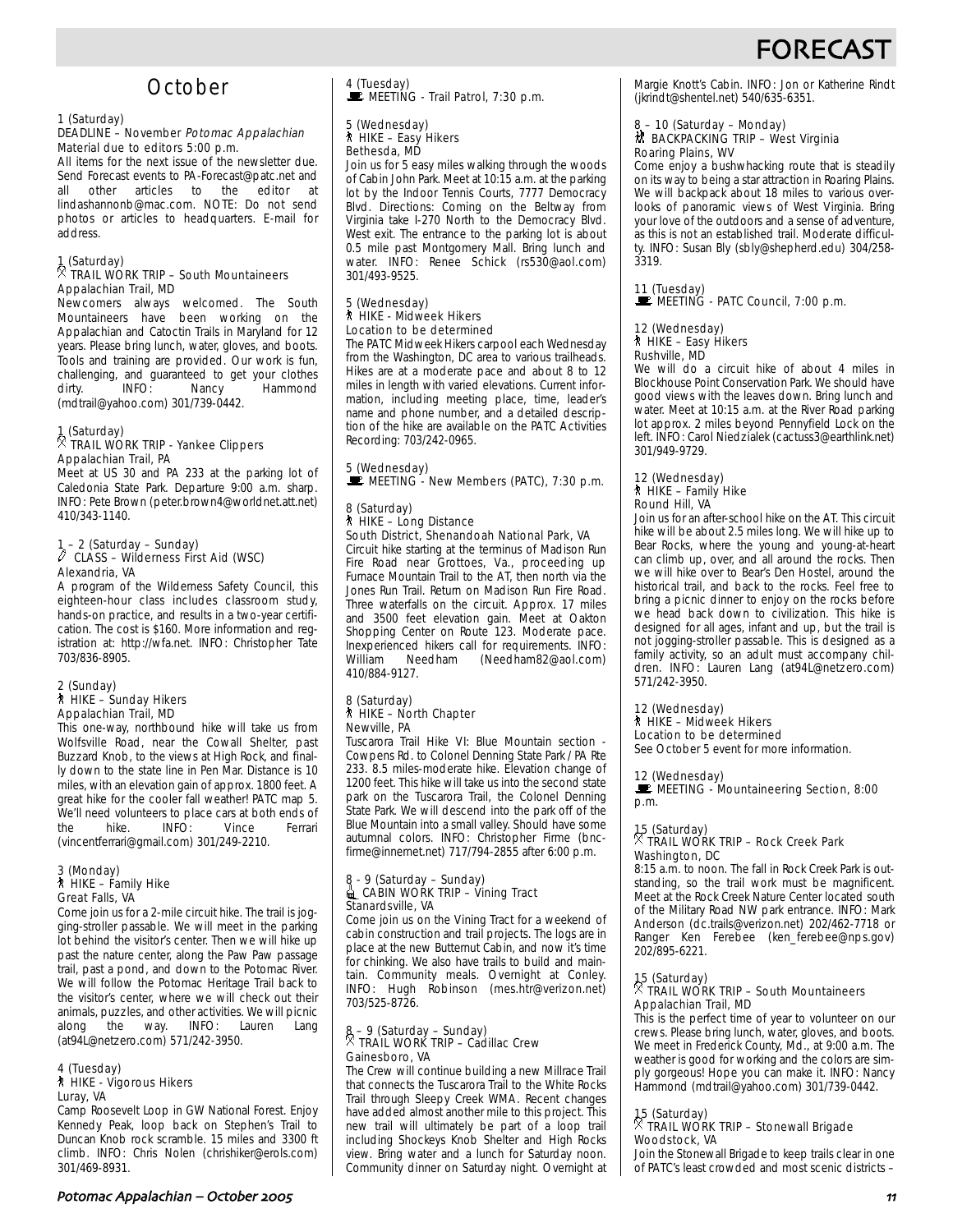# FORECAST

experience unnecessary, all tools and training provided. Join this group of interested volunteers who like to be outdoors making trails more enjoyable for others. Let us know you plan to attend so we know to expect you. The trip is subject to prevailing or forecast weather. Please check before going to the meeting site. Visit: www.patc.net/volunteer/trails /stonewall/stonewall.html. INFO: Hop Long (theFSLongs@comcast.net) 301/942-6177 or Jim Tomlin (jtomlin@helix.nih.gov).

## 15 (Saturday) . TRAIL WORK TRIP – Yankee Clippers Tuscarora Trail, PA

INFO: Pete Brown (peter.brown4@worldnet.att.net) 410/343-1140.

# 15 – 16 (Saturday - Sunday) a CLASS – CPR / "On The Trail" First Aid Vienna, VA

9:00 a.m. – 5:00 p.m. This class provides American Heart Association certification in adult, child and infant CPR. Day two, the students will be certified in first aid, then move on to the "On The Trail" part, learning how to adapt to medical emergencies on the trail with the items you already carry in your pack. Cost of the class is \$90 for Trail Patrol members and \$110 for Non-Trail Patrol members. Preregistration is required. INFO: Saleena DeVore (tp1staid@patc.net) 540/972-8394.

# 15 – 16 (Saturday – Sunday) a CLASS – Leave No Trace Trainers Course Central District, Shenandoah National Park, VA

Pinnacles Research Station Cabin. Trail Patrol leads this field course teaching LNT skills and ethics. See ad on page 5 for more information. INFO: Mark Holland (TPLNT@patc.net) 540/636-3639.

#### 15 – 16 (Saturday – Sunday) ` HIKE – West Chapter Somerset, PA

Laurel Highlands Trail, Section 3; Laurel Ridge State Park Headquarters (PA Rte 643) to Kooser State Park. Car camp at Kooser State Park Saturday night. Hike will begin at 10:00 a.m. on Sunday. Moderate 19km (about 12 miles). Various activities available during the day on Saturday after setting up camp. If there is enough advance notification from participants a trip on Saturday to Frank Lloyd Wright's architectural wonder "Falling Water" will be scheduled. INFO: Dave Jordahl (westpatc@ hotmail.com) 240/777-7741.

# 15 – 16 (Saturday – Sunday)<br>
SPECIAL EVENT - Wilderness Weekend Central District, Shenandoah National Park, VA

Enjoy fall foliage and help raise visitor awareness, knowledge, and appreciation of wilderness by volunteering at Shenandoah's 4th annual Wilderness Weekend. We'll set up at strategic Skyline Drive overlooks with displays, maps, and information to talk with visitors about the existence and values of PATC and wilderness. On-the-job training provided. No prior experience needed. Volunteer for one day or two. INFO: Catherine Pipan (Cpipan@aol.com)<br>703/899-6640 or Laura Buchheit 703/899-6640 (laura\_buchheit@nps.gov) 540/999-3489.

# 15 – 16 (Saturday – Sunday) . TRAIL WORK TRIP – Acme Treadway Co. Gore, VA

Finale! We're going to finish the trail construction project giving the public access to the Tuscarora Trail north of The Pinnacle in western Virginia and we need YOU! If you've done any work on this project, you'll want to be there as we finish it. If you've never worked on the project, this is your last opportunity to contribute, and, your contribution will be significant. The leaves are turning, and the mountains are the place to be. In particular, this is the place to be, far from the leaf people crowding SNP and all other likely tourist destinations. INFO: Don White (trlbldr@comcast.net) 804/795-2914.

#### 17 (Monday) ` HIKE – Family Hike Leesburg, VA

Come explore the beautiful Rust Wildlife Sanctuary. We will hike down to a pond, through the woods and a meadow. This kid-paced hike will be about 1.5 miles long. The trail is jogging-stroller passable. INFO: Lauren Lang (at94L@netzero.com) 571/242-3950.

#### 18 (Tuesday)<br>
<sup>2</sup> CLASS a CLASS – Outdoor Trip Planning (REI) Fairfax, VA

From overnight adventures in your backyard to epic journeys, let us show you how to plan, manage, and enjoy your backpacking trip. REI sales specialist and professional guide Ashby Robertson will help you decide what to take, and how to plan meals and pack efficiently. INFO: Mark Nelson (mnelson@rei.com) 703/379-9700.

#### 18 (Tuesday) ` HIKE - Vigorous Hikers Central District, Shenandoah National Park, VA

Ascend the Jones Mountain Trail to Bear Church Rock, continuing to Cat Knob, returning on the Fork Mountain, Staunton River Trail with options up to 18 miles and 4300 feet of elevation gain. INFO: Chris Nolen (chrishiker@erols.com) 301/469-8931.

#### 19 (Wednesday) ` HIKE - Easy Hikers Wheaton, MD

We'll hike about 4 miles through Wheaton Regional Park. Meet in the parking lot by the miniature railroad station off the Shorefield Road entrance to the park. Bring lunch and water. Directions: from the Beltway take the Georgia Avenue North exit. Go North on Georgia Avenue about 2 1/2 miles. Turn right on Shorefield Road (small shopping center at the corner); turn right at park entrance to parking lot. INFO: John Giblin 301/585-5172.

#### 19 (Wednesday)

` HIKE – Midweek Hikers Location to be determined

See October 5 event for more information.

### 19 (Wednesday)<br>S SPECIAL EVENT – Stories from 8000 M (REI) Rockville, MD

7:30 p.m. Twelve expeditions, four summits, deaths, avalanches and rescues, broken bones and frostbite, a run-away yak, mass murder, a gaggle of ego-maniacs, an argument with Bilbo Baggins, and vacationing in Taliban country. Can this add up to a story worth telling? Join Chris Warner, the owner of the Earth Treks Climbing Centers and Guide Service for his multi-media show on his most epic and unbelievable experiences on Everest, K2, Cho Oyu, Shisha Pangma, Nanga Parbat, Broad Peak, and Lhotse. Chris has been scaring moms, motivating business leaders, and tickling REI audiences with his shows since the early 90's. Tickets \$5. Advance registration encouraged. INFO: Mark Nelson (mnelson@rei.com) 703/379-9700.

#### 20 (Thursday) a CLASS – Climb Like a Girl (REI) Fairfax, VA

6:30 – 8:30 p.m. Open climbing night for women with mini-clinics, lessons, tips, and stories throughout the evening. Space is limited. Register at Customer Service. INFO: Mark Nelson Service. INFO: (mnelson@rei.com) 703/379-9700.

#### 20 (Thursday)  $\mathscr I$  CLASS – Map and Compass 101 (REI) College Park, MD

7:00 p.m. This clinic is aimed at the newcomer to map and compass. We will cover the basics such as understanding map symbols, orienting the map and compass, triangulation, declination adjustment, and reading terrain features. Participants are encouraged to bring their own compasses. INFO: Mark Nelson (mnelson@rei.com) 703/379-9700.

# 21 – 22 (Friday – Saturday)<br>स्त्रै SPECIAL EVENT – Glass House Retreat Waterlick, VA

Northern Shenandoah Valley Chapter will have a Glass House retreat. Chapter meeting and dinner will be on Saturday evening. INFO: Betsy Fowler (betsy.fowler@ngc.com) 703/556-3655 or 540/933-6136.

#### 22 (Saturday)

#### $\overline{\mathbb{Z}}$  CLASS - Planning your Future Round Hill, VA

Come out to Blackburn Trail Center to learn how you can help PATC while planning for your own financial future. Refreshments provided. 4:00 p.m. INFO: Pat Fankhauser (pfankhauser@patc.net) 703/242-0693 x17.

#### 22 (Saturday) ` HIKE - In-Between Hikers

#### Central District, Shenandoah National Park, VA

Stony Man Mountain. NSVC will lead the 3.5-mile circuit hike. This is one of most spectacular hikes in the park. Moderate difficulty (about 800-foot elevation change), but easy pace. PATC Map 10. INFO: Betsy Fowler (betsy.fowler@ngc.com) 703/556-3655 or 540/933-6136.

#### 22 (Saturday)

#### $\approx$  HIKE – K9 Trailblazers Delaplane, VA

We will be hiking in the Sky Meadows Park. Recently the AT has been rerouted through the park. We will be hiking 5-7 miles, with an approximate elevation change of 1,000 feet. Perhaps we'll go on the new access trail, called the Ambassador Whitehouse trail, which is supposed to have beautiful views. This is a joint hike with K9Trailblazers so well-behaved dogs are welcome as long as you keep them on leash and scoop after them. Maps, chocolate, and dog biscuits provided at the trailhead. Bring snacks, and water for you and your dog. Visit www.k9trailblazers.org for more details. INFO: Jenifer Foster (jeniferfoster@msn.com) 301/493-4186.

# 22 (Saturday)<br>第 SPECIAL EVENT – Blackburn Pig Roast Round Hill, VA

PATC presents a family weekend and Cuban-styled pig roast at the Blackburn Trail Center. See page 4 in this issue for more information. INFO: Chris Brunton (trailbossbtc@msn.com) 703/924-0406.

# 22 (Saturday)<br>5 SPECIAL EVENT – Long Distance Hikers (REI) Bailey's Crossroads, VA

Have you dreamed of through-hiking the AT, but found the idea, or the logistics just a bit overwhelming? Hey, you can do this! Join other prospective through-hikers, backpackers, and hikers for a day of discussions, clinics, and data on planning, preparation, and enjoyment of long distance hiking, as well as how to reduce your load. INFO: Mark Nelson (mnelson@rei.com) 703/379-9700.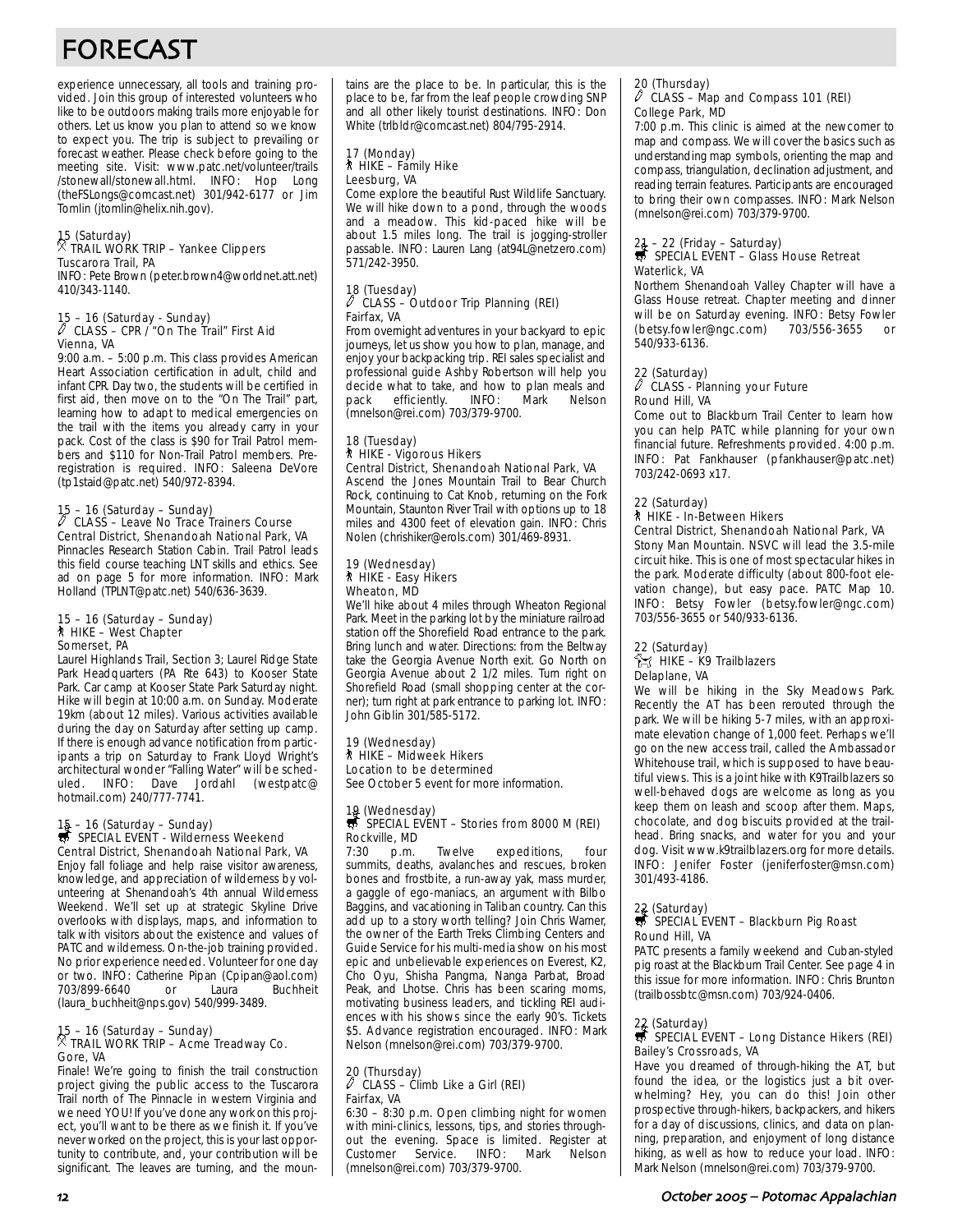# **FORECAST**

### 22 (Saturday) . TRAIL WORK TRIP – Pig Roast Trail Work Round Hill, VA

As an addition to the pig roast, if you would like to spend Saturday morning working on the AT we have a great opportunity for you. We are building a bog bridge through a swampy area not far from the Blackburn Trail Center. We will carpool from Blackburn Saturday morning and spend about 3 to 4 hours working on this ongoing project then return to the cabin to enjoy the afternoon festivities. No special skills needed. Trip will be lead by Chris "Trailboss" Brunton. For those folks working on this project we will provide a special Friday evening meal. See registration form for Pig Roast on page 4<br>in this issue. INFO: Chris Brunton in this issue. INFO: Chris Brunton (trailbossbtc@msn.com) 703/924-0406.

# 22 – 23 (Saturday – Sunday) . TRAIL WORK TRIP – North District Hoodlums North District, Shenandoah National Park, VA

Come and join the North District Hoodlums trail crew on the Octoberfest Work trip, our traditional last work trip of the trail year. Leder-hosen is optional. The North District Hoodlums Trail Crew works on the AT and Blue-Blazed Trails in the North section of the park. We work hard and enjoy the fruits of our labor afterwards via the theme meal and good company at a facility within the park. Newcomers are always welcome. Come for the day, stay for the evening meal, camp out overnight in SNP – lots of options. Not a bad way to spend a weekend! We meet at Piney River Ranger Station, MP 22 on Skyline Drive, at 10:00 a.m. on Saturday morning. INFO: George Walters (gjwalters@ starpower.net) 410/426-2724.

## 25 (Tuesday) a CLASS – Winter Camping & Hiking (REI) Fairfax, VA

7:30 p.m. It's never too cold to get outside! Discover the joys and hidden treasures of camping and hiking in the off-season. Let us show you how to gear up and dress right to make your outdoor journey a winter wonderland. INFO: Mark Nelson (mnelson@rei.com) 703/379-9700.

#### 25 (Tuesday) ` HIKE - Vigorous Hikers North District, Shenandoah National Park, VA

Circuit hike in SNP up Pass Mountain Trail, then bushwhack down old Butterwood Branch Trail to Thornton River. 14 miles and 2800 foot climb. INFO: Chris Nolen (chrishiker@erols.com) 301/469-8931.

#### 25 (Tuesday)

MEETING - Shenandoah Mountain Rescue Group (Business meeting), 7:30 p.m.

#### 26 (Wednesday) ` HIKE – Easy Hikers Fort Marcy, VA

The Easy Hikers will hike 5 miles on the Potomac Heritage Trail, from Turkey Run to Fort Marcy. This will be a somewhat more strenuous hike than usual, with ups and downs and 2 stream crossings but no other rocky sections. Meet at Fort Marcy at 10:15 a.m. Directions: Take GW Parkway northbound from Rosslyn about 3.5 miles to Fort Marcy exit. There is no access to Fort Marcy from the southbound Parkway! A car shuttle will be used since this is a<br>one-way hike. INFO: Gary Abrecht one-way hike. INFO: Gary Abrecht (Gabrecht@AOL.com) 202/546-6089. Cell on day of hike: 202/365-2921

#### 26 (Wednesday) ` HIKE – Midweek Hikers Location to be determined See October 5 event for more information.

#### Potomac Appalachian – October \$

# 26 (Wednesday)<br>₩ SPECIAL EVENT – Stories from 8000 M (REI) Bailey's Crossroads, VA

7:30 p.m. Twelve expeditions, four summits, deaths, avalanches and rescues, broken bones and frostbite, a run-away yak, mass murder, a gaggle of ego-maniacs, an argument with Bilbo Baggins, and vacationing in Taliban country. Can this add up to a story worth telling? Join Chris Warner, the owner of the Earth Treks Climbing Centers and Guide Service for his multi-media show on his most epic and unbelievable experiences on Everest, K2, Cho Oyu, Shisha Pangma, Nanga Parbat, Broad Peak and Lhotse. Chris has been scaring moms, motivating business leaders, and tickling REI audiences with his shows since the early 90s. Tickets \$5. Advance registration encouraged. INFO: Mark Nelson (mnelson@rei.com) 703/379-9700.

# 27 (Thursday) a CLASS – GPS 101 (REI) College Park, MD

7:00 p.m. Join us for a high level view of how GPS (Global Positioning System) receivers work and the things that affect their accuracy. We will review the features available in consumer GPS receivers and how to choose a model based on your intended activities. We will also discuss batteries, water resistance, shock resistance, and accessories. We will discuss software that is available to supplement GPS receivers, with an emphasis on mapping and waypoint management software, including software demonstrations. Finally, we will include a brief overview of online resources available to assist you in exploring this topic further. INFO: Mark Nelson (mnelson@rei.com) 703/379-9700.

#### 27 (Thursday) ` HIKE – In-Between Hikers Great Falls, VA

A scenic and historic, moderate- to fast-paced 10 mile hike with a 5-mile option in Great Falls Park. Bring lunch/water. No pets. Joint hike with Sierra Club. Starting time is 10:00 a.m. INFO: Henri Comeau (HenriComeau@aol.com) 703/451-7965 or Ray Evert (Hikerdude22@msn.com) 703/893-3792.

#### 29 (Saturday) ` HIKE – West Chapter North District, Shenandoah National Park, VA

Appalachian Trail, North part of Section 2; Gravel Springs Gap to Elkwallow Picnic Area. 10 km (about 6 miles). Side trip to Little Devils staircase after the AT hike for those wanting more. INFO: Dave Jordahl (westpatc@hotmail.com) 240/777-7741.

# 30 (Sunday) . TRAIL WORK TRIP – West Chapter Frederick, MD

Ongoing trail maintenance projects in Gambrill State Park, on the Black Locust Circuit Trail, and the Catoctin (Blue) Trail. Meet 10:00 a.m. at the Nature Center just past the entrance of the High Knob Day Use Area (at top of the mountain). Bring water, lunch or snacks, hat, sunscreen, and boots. Tools will be provided. INFO: Dave Jordahl (westpatc@hotmail.com ) 240/777-7741 or 304/876-7062.

# 31 (Monday) ` HIKE – Family Hike Centreville, VA

Join us for a potentially spooky 2-mile walk in Manassas Battlefield Park at Stone Bridge. The hike is jogging-stroller passable with a few log steps and roots to navigate. Let me know if you are coming so I can look out for you and let you know of any changes. INFO: Anne Regan (anne.c.regan@ verizon.net) 703/689-3883.

# November

#### 1 (Tuesday)

#### DEADLINE – December Potomac Appalachian Material due to editors 5:00 p.m.

All items for the next issue of the newsletter due. Send Forecast events to PA-Forecast@patc.net and<br>all other articles to the editor at all other articles to the lindashannonb@mac.com. NOTE: Do not send photos or articles to headquarters. E-mail for address.

1 (Tuesday)<br>■ MEETING - Trail Patrol, 7:30 p.m.

#### (Wednesday)

#### ` HIKE – Midweek Hikers Location to be determined

See October 5 event for more information.

#### 2 (Wednesday)

**WEETING - New Members (PATC), 7:30 p.m.** 

# 5. (Saturday)<br>
S SPECIAL EVENT – XC Ski Fair (STS)

Vienna, VA 12:30-4:30 p.m. It's time to think snow! The Ski Touring Section (STS) opens the 2005 ski season with its annual Ski Fair at PATC HQ in Vienna. This is your best opportunity to learn about and sign up for the great trips STS is considering for the 2005- 06 season to destinations like Le Haute Trace des Escartons in France, Garmisch-Partenkirchen, Germany, and Bryce Canyon, Utah, as well as our closer favorites like Canaan Valley, the Laurel Highlands, and Tug Hill. Meet the trip leaders and prospective ski buddies. See new ski gear and try out specially-priced fleece wear. Hear about the Ski-Dance Weekend and other special events and training clinics. INFO: Susie Etcheverry 202/244-2562 or Steve Bergstrom 301/564-9696.

### 5 (Saturday) . TRAIL WORK TRIP – Rock Creek Park Washington, DC

8:15 a. m. - Noon. We're extending the work trip season into November as a new tradition. Come help us close out the year. Meet at the Rock Creek Nature Center located south of the Military Road NW park entrance. INFO: Mark Anderson (dc.trails@ verizon.net) 202/462.7718 or Ranger Ken Ferebee (ken\_ferebee@nps.gov) 202/895-6221.

# 5 (Saturday) . TRAIL WORK TRIP – South Mountaineers

#### Appalachian Trail, MD

The air is getting crisp, come out and enjoy the autumn colors. Work hard and get dirty like when you were a kid. We meet at 9:00 a.m. in Frederick County, MD. Please bring lunch, water, gloves and boots. Tools provided. INFO: Nancy Hammond, (mdtrail@yahoo.com) 301/739-0442.

### 5 (Saturday) . TRAIL WORK TRIP - Yankee Clippers Appalachian Trail, PA

Meet at US 30 and PA 233 at the parking lot of Caledonia State Park. Departure 9:00 a.m. sharp. INFO: Pete Brown (peter.brown4@worldnet.att.net) 410/343-1140.

# 5 – 6 (Saturday – Sunday) a CLASS – Land Navigation (REI) Bailey's Crossroads, VA

This comprehensive two-day course teaches all skills necessary to use map and compass in an integrated land navigation system. The first day is spent in intensive classroom exercises concentrating on topographic map reading and interpretation, position plotting, compass fundamentals, declination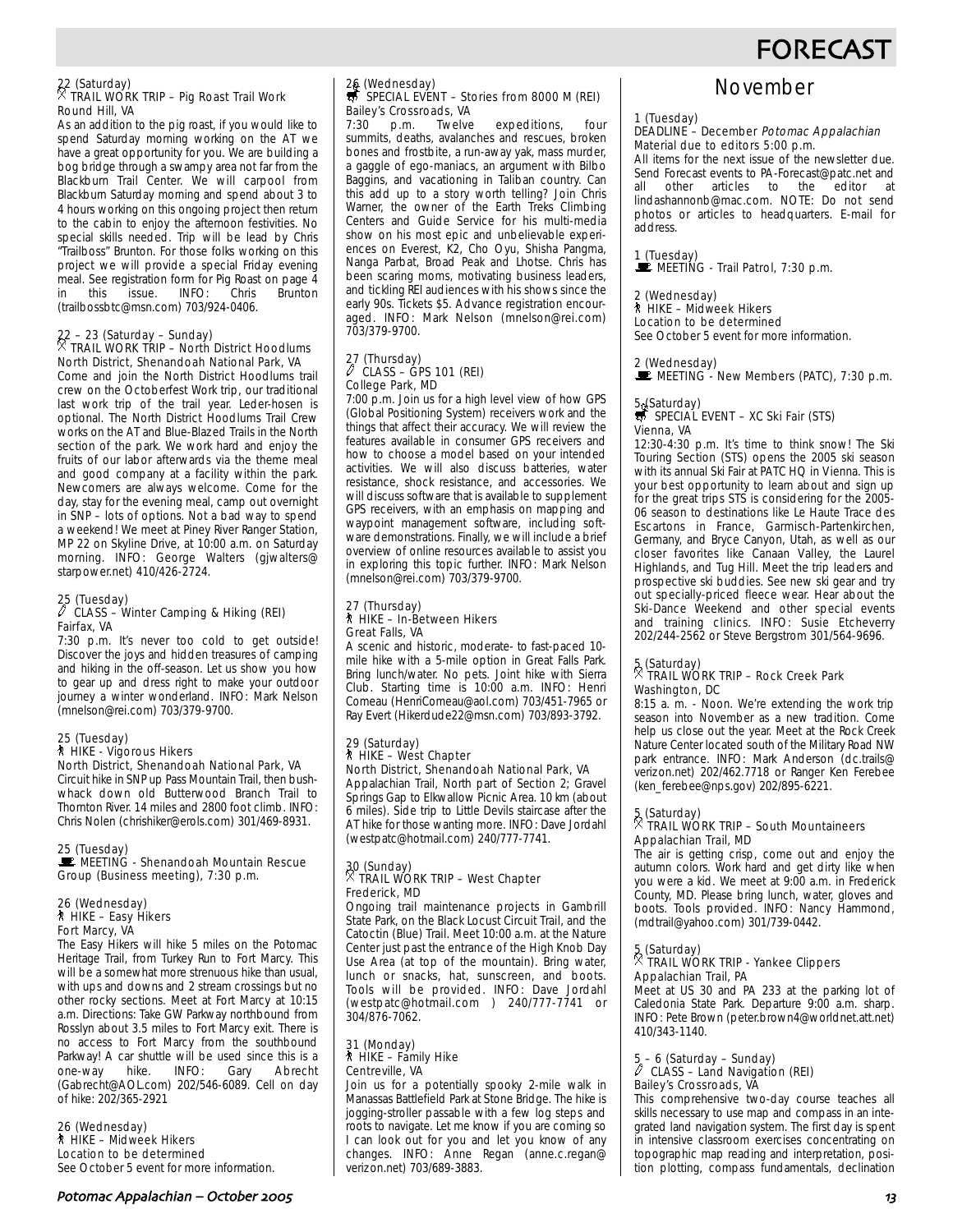# FORECAST

and azimuth. The second day is spent in Prince William Forest Park, primarily off-trail, engaging in practical navigation exercises of increasing complexity. The course fee is \$95 and includes workbook text, course materials, compass, map, grid reader, and lunch on Saturday. INFO: Mark Nelson (mnelson@rei.com) 703/379-9700.

#### 6 (Sunday) ` HIKE – Sunday Hikers Accokeek, MD

This is an unusually easy and pleasant 5.7-mile hike for the Sunday Hikers. We'll visit Piscataway Park, in southern Maryland, for a hike that includes views of Mt. Vernon across the Potomac River, a Piscataway Indian burial ground, a lighthouse, natural habitat for ground-nesting birds, and even views of Ft. Washington to our north. The hike includes some walking trails around the National Colonial Farm. There is a small park entrance fee. Elevation change is negligible. Bring your camera! INFO: Vince Ferrari (vincentferrari@gmail.com) 301/249-2210.

## 6 (Sunday) . TRAIL WORK TRIP – West Chapter Frederick, MD

Ongoing trail maintenance projects in Gambrill State Park, on the Black Locust Circuit trail and the Catoctin (Blue) trail. Meet 10:00 a.m. at the Nature Center just past the entrance of the High Knob Day Use Area (at top of the mountain). Bring water, lunch or snacks, hat, sunscreen, and boots. Tools will be provided. INFO: Dave Jordahl (westpatc@hotmail.com) 240/777-7741 or 304/876-7062.

# 8. (Tuesday)<br>S SPECIAL EVENT - PATC Annual Meeting Vienna, VA

Come out to meet your fellow members for a little dinner and entertainment. Get that registration form (page 4) in ASAP! INFO: Pat Fankhauser (pfankhauser@patc.net) 703/242-0315, x17.

#### 9 (Wednesday)

#### ` HIKE – Midweek Hikers Location to be determined

See October 5 event for more information.

#### 9 (Wednesday)

MEETING - Mountaineering Section, 8:00 p.m.

#### 12 – 13 (Saturday – Sunday)  $\triangleq$  CABIN WORK TRIP – Vining Tract Stanardsville, VA

Come join us on the Vining Tract for a weekend of cabin construction and trail projects. The logs are in place at the new Butternut cabin, and now it's time for chinking. We also have trails to build and maintain. Community meals. Overnight at Conley. INFO: Hugh Robinson (mes.htr@verizon.net) 703/525-8726.

#### 12 – 13 (Saturday – Sunday)  $\ell$  CLASS – Trail Patrol Training Weekend Waterlick, VA

This weekend event, to be held at PATC's Glass House Cabin, will cover the classes you need to become a Trail Patrol Member. The students will learn about Leave No Trace, The 10 Essentials, Map and Compass, and other things needed to be a successful Trail Patrol member. There will also be three hikes, including a night hike. Pre-Registration is required. The cost of the class is \$10 to cover the cost of food. INFO: Saleena DeVore (tptraining@patc.net) 410/456-6861.



#### 12 – 13 (Saturday – Sunday)<br> $\%$  трлн мори тэр . TRAIL WORK TRIP – Cadillac Crew North District, Shenandoah National Park, VA

Close out the season with a work trip to repair some "deficiencies" on the AT in the SNP. Weather should be cool (no bugs) and the foliage still showing some color. Community meals on Saturday night and Sunday morning. Overnight at Rindt's house. INFO: Jon or Katherine Rindt (jkrindt@shentel.net) 540/635-6351.

#### 13 (Sunday) ` HIKE – North Chapter Newville, PA

Tuscarora Trail Hike VII: Blue Mountain section: Colonel Denning State Park/PA Rt. 233 to PA Rt. 74 - 10.8 miles - difficult hike. Elevation change of 1000 feet. We will climb out of the valley and past the second shelter to be built on the Tuscarora Trail, the Wagon Wheel shelter. We will have a long hike on the ridge with some views to the west. We will have views of the Cumberland Valley from Flat Rock Vista which is also a good hawk watching spot but not as good as Waggoner's Gap on Rte 74. INFO: Christopher Firme (bncfirme@innernet.net) 717/794-2855 (after 6:00 p.m.)

#### 13 (Sunday)  $^\times$  TRAIL WORK TRIP – West Chapter Frederick, MD

Ongoing trail maintenance projects in Gambrill State Park, on the Black Locust Circuit trail and the Catoctin (Blue) trail. Meet 10:00 a.m. at the Nature Center just past the entrance of the High Knob Day Use Area (at top of the mountain). Bring water, lunch or snacks, hat, sunscreen, and boots. Tools will be provided. INFO: Dave Jordahl (westpatc@hotmail.com) 240/777-7741 or 304/876-7062.

#### 16 (Wednesday) ` HIKE - Easy Hikers Washington, DC

We will hike a circuit in Rock Creek Park, about 5 miles walking south to Rolling Meadow Bridge, where we eat lunch. Several up & downs on this hike. Meet at 10:15 a.m. on Beach Drive—3 parking lots south of Beach Drive & East-West Hwy. Bring lunch and water. INFO: Carol Niedzialek (cactuss3@earthlink.net) 301/949-9729.

#### 16 (Wednesday) ` HIKE – Midweek Hikers Location to be determined

See October 5 event for more information.

#### 19 (Saturday) . TRAIL WORK TRIP – Stonewall Brigade Woodstock, VA

The November trip is tentative depending on hunting season and subject to being canceled. Let us know you plan to attend so we know to expect you. The trip is also subject to prevailing or forecast weather. Visit: www.patc.net/volunteer/trails/ stonewall/stonewall.html. INFO: Hop Long (theFSLongs@comcast.net) 301/942-6177 or Jim Tomlin (jtomlin@helix.nih.gov).

## 19 (Saturday) . TRAIL WORK TRIP - Yankee Clippers Tuscarora Trail, PA

INFO: Pete Brown (peter.brown4@worldnet.att.net) 410/343-1140.

### 20 (Sunday) . TRAIL WORK TRIP – South Mountaineers Appalachian Trail, MD

Everyone goes home happy and a bit tired from South Mountaineers events. We start at 9:00 a.m. in Frederick County. Why not join us? Bring water, lunch, boots and gloves. INFO: Nancy Hammond (mdtrail@yahoo.com) 301/739-0442.

#### 23 (Wednesday)

#### ` HIKE – Midweek Hikers Location to be determined

See October 5 event for more information.

#### 29 (Tuesday)

**MEETING - Shenandoah Mountain Rescue** Group (Business meeting), 7:30 p.m.

30 (Wednesday) ` HIKE – Midweek Hikers Location to be determined See October 5 event for more information. **□** 

# **Oral Rabies Vaccination Program**

**I** wanted to let you know that the National Park Service is already implementing the wanted to let you know that the National Oral Rabies Vaccination Program, at least in our immediate area. I got a call from personnel with the West Virginia Department of Natural Resources letting me know that they intended to begin the program along the Trail in West Virginia in August. Basically, what they're doing is air-dropping oral rabies vaccine (ORVAC) baits, which are small packets of fishmeal that contain a liquid vaccine in a small pouch in the center, over large areas of the eastern United States. The packets weigh about an ounce, and several of my raccoon friends have told me they taste really good (I haven't tried them myself). About 75 packets will be dropped per square kilometer. The program is being implemented on federal, state, and some private lands from Florida all the way to Maine, including a number of national parks and the Appalachian National Scenic Trail.

The environmental assessment, if anyone is interested, can be found at: http://www.nps.gov/nero/science/rabies/. If you have any questions, please give me a call or send me an e-mail. ❏

> *—Donald Owen Environmental Protection Specialist Appalachian National Scenic Trail (donald\_owen@nps.gov) 304/535-4003*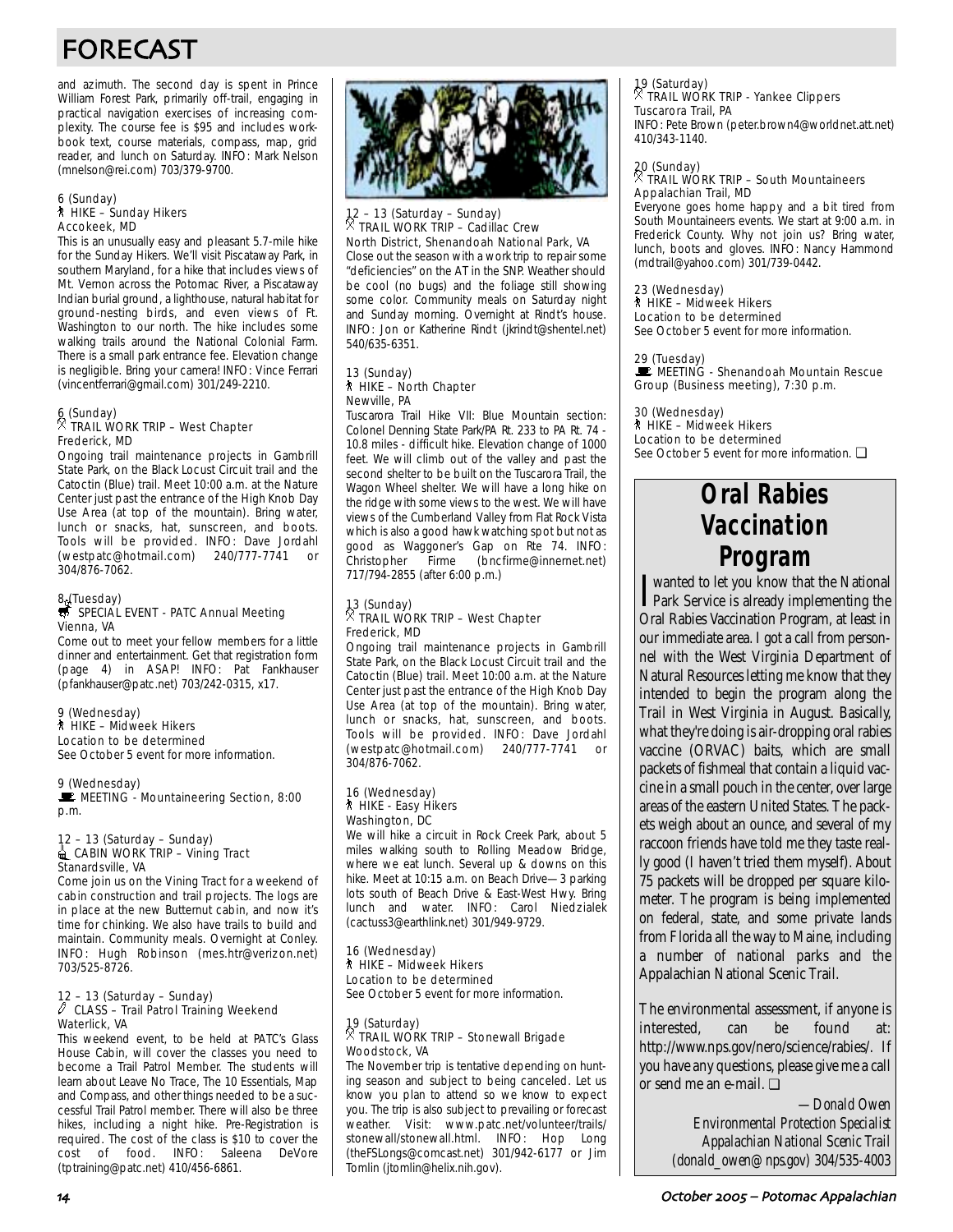# Bob Pickett's Appalachian Nature - Hidden Workers of October

October is a month of great change. While the beginning of the month is still dominated by the green of the forests, insects singing, and wildlife busily preparing for winter, by the end of the month, our North American temperate forests will have experienced their first killing frosts. In many ways, the high winds and rapidly changing weather brought on by October are much like those of March. Truly, these two months bridge the gap between the annual season extremes.

As we walk through the woods, the colors of the fall foliage dominate our views. The reduced sunlight has limited the production of the photosynthetic pigment chlorophyll, enabling other yellow, orange, and red pigments to dominate leaf coloration. The plant community is ending its growing season and sending the energy-rich sugary sap down to its roots for the next season's fuel. It is a beautiful, if not ambivalent, end of the summer growing season.

### **Invertebrates Go to Work**

Not all activity in the forest is in decline, however. Under our feet lies a world of activity known to only a few hikers. In the leaf litter lies a vast community of small invertebrate animals (arthropods, nematodes, and earthworms), protozoa, fungi, and bacteria. These are the decomposers, and this is a very busy time for this community, second only to spring in energy consumption.

Arthropods range in size from microscopic to several inches in length. They include insects, such as springtails, beetles, and ants; crustaceans such as sowbugs; arachnids such as spiders and mites; myriapods, such as centipedes and millipedes; and scorpions. Nematodes are microscopic nonsegmented worms and can be divided into bacterial, fungal, predaceous, and omnivorous feeders. Protozoa are single-celled primitive animals, including such things as amoebas and disease-forming giardia and malaria. Protozoa feed primarily on bacteria, but also eat other protozoa, soluble organic matter, and sometimes fungi. They are several times larger than bacteria. Bacteria, a major source of decomposition, convert energy in soil organic matter into forms useful to the rest of the organisms in the soil food web. To give you an idea of the subterranean populations, here is a recipe for a typical woodland soil. To each cubic yard of soil, add:

❏ 100 - 500 earthworms

❏ 500 - 200,000 arthropods (including 500 to 5,000 springtails) ❏ 20 million nematodes (roundworms)

And, to each teaspoonful, add:

❏ 1,000 - 1 million protozoa ❏ 100 million - 1 billion bacteria ❏ 60,000 yards of fungal hyphae.

It is with numbers like these that we appreciate that this subterranean food web is so very important to the health of our forest ecosystems. This is not so surprising when one realizes that every living thing above the ground ultimately dies and must be consumed by the decomposers before their nutrients can be recycled for the next generation of life forms. These soil microorganisms have evolved to take advantage of every possible niche. The interaction of these inhabitants is a model of nature's diverse web of life. As John Muir put it, "When we try to pick out anything by itself, we find it hitched to everything in the universe."

**Keeping a Balance**

Take many of the arthropods, for instance. As arthropods graze on bacteria and fungi, they stimulate the growth of mycorrhizae and other fungi and the decomposition of organic matter. If grazer populations get too dense the opposite effect can occur — populations of bacteria and fungi will decline. Predatory arthropods are important to keep grazer populations under control and to prevent them from over-grazing microbes.

The largest number of arthropods occur in natural plant communities with few earthworms (such as conifer forests). Natural communities with numerous earthworms (such as grassland soils) have the fewest arthropods. Apparently, earthworms out-compete arthropods, perhaps by excessively reworking their habitat or eating them incidentally.

The lives of earthworms and microbes are closely intertwined. Earthworms derive their nutrition from fungi, bacteria, and possibly protozoa and nematodes, and they promote the activity of these organisms by shredding and increasing the surface area of organic matter and making it more available to small organisms.

A major role of protozoa is in controlling bacteria populations. When they graze on bacteria, protozoa stimulate growth of the bacterial population (and, in turn, decomposition rates and soil aggregation). Exactly why this happens is under some debate, but grazing can be thought of like pruning a tree — a small amount enhances growth but too much reduces growth or will modify the mix of species in the bacterial community.

Protozoa and bacterial-feeding nematodes compete for their common food resource: bacteria. Some soils have high numbers of either nematodes or protozoa, but not both.

## **Preserving Healthy Ecosystems**

The numbers, biomass, activity, and community structure of the organisms that comprise the soil food web can be used as indicators of ecosystem health because these organisms perform critical processes and functions. Soil decomposers are responsible for nutrient retention in soil. If nutrients are not retained within an ecosystem, future productivity of the ecosystem will be reduced and problems will be caused for systems into which those nutrients move, especially aquatic portions of the landscape. An example of this is a comparison of two large clearcuts in the Pacific Northwest coniferous forests. Two sides of a valley showed distinctly different regrowth characteristics, with one appearing healthy, and the other supporting only a paucity of weak scrub growth. On inspection, it was found that the north-facing slope of healthy growth contained a diverse community of soil microbes, while the hotter, drier, south-facing slope had lost virtually all of its soil life forms.

It is equally noteworthy that in healthy ecosystems, while nutrient productivity and cycling increases, nutrient loss decreases. What makes this possible is the increasing complexity of the soil food web. As total ecosystem productivity increases, biodiversity below ground, that is, the structure and function of the soil food web, also increases.

The similarity between the communities above ground and under ground is based upon the same tenets of nature. Whether the ecosytem is terrestrial, aquatic, or subterranean, an undisturbed natural community is a wonderfully diverse and interactive web of life. ❏

#### Potomac Appalachian – October \$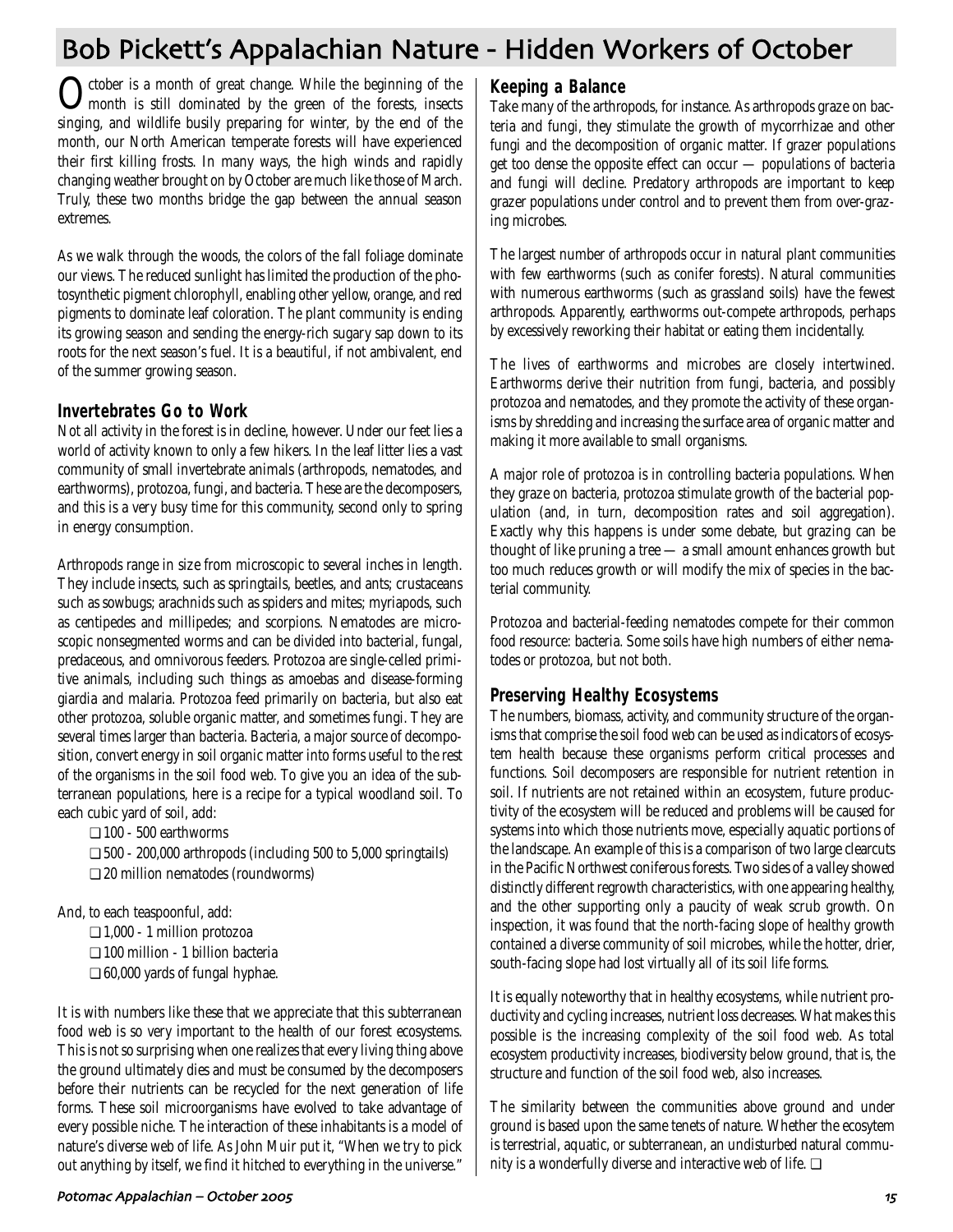# TRAILHEAD

The end of August saw Hurricane Katrina (a name that will be remembered for many years) pass to the west, sparing us trail erosion and blowdowns. But it does bring back memories of the damage Isabel left two years ago. We hope that, for the remainder of the year, good things will happen such as cooler weather and the demise of the weeds, and bad things like hurricanes and forest fires won't happen. It has definitely been a warm summer.

# **Holland's Sacrifice**

The Blue and White Crew braved heat and bees in August, to start a rehab project on the AT near Milam Gap. The crew dug new sidehill for about 1/4 mile and installed numerous new checkdams and waterbars. During the project, Mark ("the original Mark Holland") Holland noticed an underground nest of yellow jackets threatening to erupt. Without regard for his own safety, Mark threw himself on the hive, thus protecting sawyers Dan Dueweke and Joe Richardson from certain harm. Mark sustained several serious stings, but was revived with cheeseburgers from the Burger Barn in Sperryville and copious quantities of Yuengling lager. The crew welcomed David Hillon back to the group after several years' absence. David commuted from China to participate in the trail re-hab project.

The Blue and White Web page now includes detailed trail inventory data on all trails in the SNP Central District. Information on trail length, average grade, and number of installed devices is available at www.blueandwhitecrew.org/traildata/selectTrail.php.

# **SNP Central District Crew Week**

The second week of SNP Central District Summer Crew was a huge success. After a stifling summer, the crew was blessed with days in the 70s and evenings in the 50s (and no rain!). Cliff Wiley, Pete Curran, Mike Fleming, Jim Hannon, Jerry Gross, Stan Turk, and Kerry Snow joined forces with C.T. Campbell and the SHEN Central District Trail Crew to install three sets of rock steps on the White Oak Canyon Trail. Crew members shared Stan's disappointment in being unable to capture traumatic injuries on film, but celebrated his successful avoidance of "third-degree-burn" poison ivy. Special thanks to Mike, who participated in the crew week, while using the evenings moving from Fairfax to a new home in Mt. Jackson, Va. Photos of the crew week are posted at www.blueandwhitecrew.org/photoGallery.php.

# **Bog Walk For AT**

Work began on District Manager Chris Brunton's project to preserve a section of the AT that had become a mud walk 10 feet wide in places. The 300-foot section, north of Rod Hollow Shelter, is a wide, flat area that is chronically wet with no drainage. Reminiscent of bogs in Maine and New Hampshire, Chris' plan was to cut nearby locust trees for sills and to use rough milled planks as the treadway. Chris applied for and received a special grant to purchase the materials for the project.

Assisted by local overseers, people from Blackburn, and the Cadillac Crew, the project involved finding, felling, cutting, and stripping locust sills and hauling 10- to 12-foot planks some half-mile to the work site. That was before you could even start building the bog walk. The heat and humidity (hottest day of the year) took its toll and by the end of the day, all were covered in sweat and mud. Needless to say, there was a long queue for the solar shower after returning to Blackburn Trail



Photo by Bruce Agnew

Chris Brunton plans the layout for the next section of Bog Walk on the AT near Rod Hollow Shelter

Center, but the wait was well worth it. Sandi Marra's shepherd's pie and lots of cool liquids of various sorts rejuvenated the tired volunteers.

# **It Was Hot, Hot, Hot, Mon!**

The North District Hoodlums' August worktrip was advertised as the "Jamaican Worktrip" but little did we know that the weather forecast for that weekend would truly give us a tropical experience on the trail. Perhaps "sweatshop" would be a better term. It was hot, hot, hot, mon!

Despite the oppressive heat, the crew managed to install 40 log waterbars and checkdams on the Dickey Ridge Trail between Snead Farm and Low Gap. This section had numerous earthen berms serving to drain the trail, and they were getting worn down. It was high time for an upgrade. Locust logs had been cut and cached along the trail in the weeks prior by Dick Dugan, Peter Harris, and Steve Osbrach. Bark knives and pick mattocks were flying as the crew leap-frogged along the trail.

And in keeping with the tropical theme, Jamaican chefs showed up at Indian Run Hut after the work was done and fixed the crew a Caribbean feast of jerked chicken on de grill, pineapple rice, tomato salad and salsas, mango chutney, and John's famous flambe plantains. The crew labored hard to replenish spent fluids with Wayne Limburg's "Hoodlums' Own" homebrew, which was most superb and quite a hit! And of course, there was Red Stripe, mon. But it took Steve's overproofed rum custard pudding dessert to finally force the pirates to run up the white surrender flag.

# **Thanks From SNP ND Overseers**

A special thanks to two folks who really helped District Manager Dick Dugan and ND overseers this summer: Ray Galles, who helped in the weeding of many sections besides his own, and John Hedrick, our ridgerunner/ND overseer, who provided constant feedback on trail conditions, in addition to caring for his own section. On behalf of the ND-AT overseers, many kudos and much appreciation to these two guys.

See Trailhead, page 17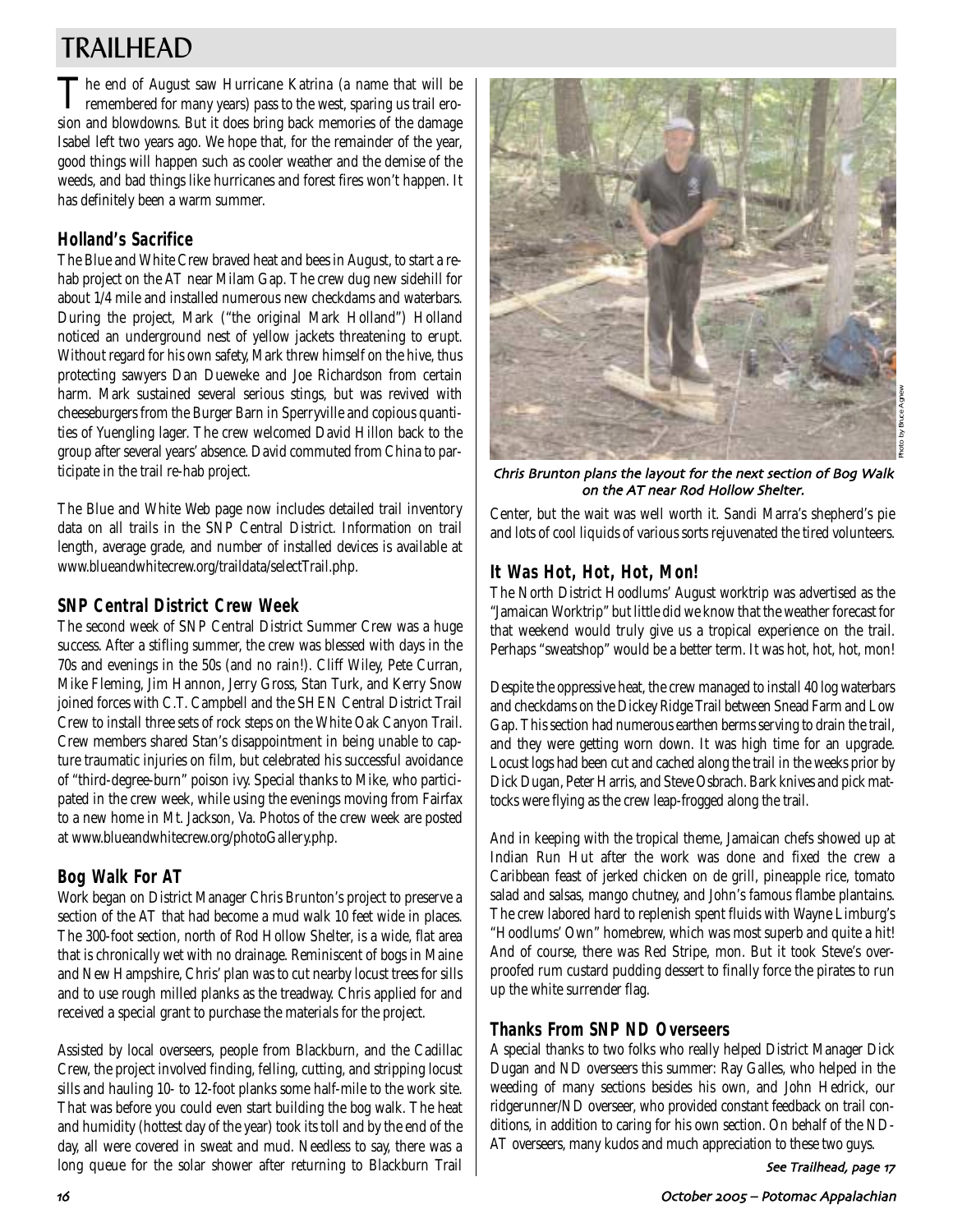#### Trailhead, from page 16

### **Roaring Tuskers Work Relo**

A light rain and fog didn't deter seven volunteers led by District Manager Walt Smith as they continued work on the Tuscarora relocation through the Smith property. In fact, the cool, wet weather was a welcome relief from past days of heat and humidity. The relocation will eliminate approximately two miles of road walk through Gore, Va., and most of Rte. 50. Instead you will pass through old-growth forest with occasional views of open pasture and travel along a bank overlooking Black Creek. Walt has created the Roaring Tuskers Trail Crew to work on Tuscarora Central District trails.

## **New Trail Closer To Reality**

A new trail on Great North Mountain in the George Washington National Forest is one exploratory step closer to reality. On Aug. 20, the PATC Stonewall Brigade Crew bushwhacked the 2.5-mile route, establishing flagging tape to be followed by subsequent USFS staff for the purpose of archaeologic and ecologic reviews. The trail would connect Long Mountain Trail and Halfmoon Trail trailhead and reach the ridgetop of Long Mountain, providing views of Trout Run Valley. A new loop day hike will be possible. The Forest Service provided the flagging tape, and superb PATC volunteers Denise Mounts, John and Kathy Morland, and Sue Olmstead provided the rest. It was a sweltering hot day, but the crew persisted, and the rough new route was completely flagged. Crew leader Jim Tomlin provided amusement and cold beverages afterwards. Many thanks to those volunteers who came out during such hot, humid weather.

## **First Things First**

So you want to build a shelter (or restore an old cabin). Volunteer amenities must be considered before you start the project, and one of the first items that comes to mind is a privy. Walt Smith and district shelter crew leader Keith Dailey began such an effort in August on the Vos/Ruth Morris Tract near Hancock, Md., where a new Tucarora Trail shelter is planned. Yes, that means digging a large, deep hole (avoiding large rocks if possible) and building an access trail. At least it is a start for a larger endeavor.

Please send any interesting tale, technical advice, individual or group accomplishments, and trail maintenance questions to Trailhead, c/o Jon Rindt, 621 Skyline Forest Drive, Front Royal, VA 22630 or to jkrindt@shentel.net. ❏



First things first as Walt Smith constructs trail to privy in preparation for the shelter construction on Vos Tract near Hancock, MD.



Happy faces of SNP Central District Crew Week after some good weather and hard work building steps on the White Oak Canyon Trail

# **From PATC Trails Forum, posted Sept. 4**

It's my favorite stretch of AT in the Park, that part that goes over<br>Mary's Rock and the Pinnacle and past Jewell Hollow Overlook. Mary's Rock and the Pinnacle and past Jewell Hollow Overlook. Views, lovely forest, and a plentitude of comfortable stopping places to take it all in.

My friend Linda and I had much to talk about and only a day to do it in. So this pretty much precluded in our minds a car shuttle. So it was double-back before death, on a summer day it would be very very hard to surpass. It may have been the best day for soaring birds that I ever saw in the Park and maybe anywhere. Clots of ravens, pairs and trios and quartets and gaggles of black and turkey vultures seemed almost continuously in view, coursing up the west side of the Blue Ridge, mounting the thermals, twisting, barrel-rolling and swooping and circling, playing and talking with each other in the lively air, flushing from bouldery crevices beneath us as we stepped out to admire the valley below. Oh it was plenty warm and more than humid enough for your humble correspondent. But it avoided that Africa-hotness that is all too characteristic of summer days in Shenandoah. And the horizon was visible – hazy but easily discernible.

At Hughes River Gap temptation loomed in two directions. Crusher Ridge promised solitude and a view; Nicholson Hollow gave us the opportunity for a lollipop circuit and maybe some socializing with cabin dwellers. We met three reverse end-to-enders, Springer-bound, near Pinnacles Picnic Ground. From there to Panorama on the return trip, we saw a couple picking blackberries near The Pinnacle and no one else, as the descending sun started to gild the boulders and turn the waters far below us into fields of diamonds. Hmmm. Something to be said for this out-and-back thing. The birds kept coming; Linda, in the lead, bounded out to every single overlook, even the one three steps after that last one. (And automatically detoured to Mary's Rock at the junction.) I, a connoisseur of good places to stand as much as good things to see, heartily approved. She'd gotten her third or fourth wind, and pretty much smoked me over the fist-to-head-to-torso-size rocks embedded in the descent to the car.

We hit the Panorama parking lot just in time to see that the sunset we'd figured we had no time to wait for would have been worth waiting for. But no matter; we were hungry. The Thornton River Grille couldn't take us; land-office business and close to closing. But Red Hot and Blue in Warrenton compensated with comfort food. A quick stop for some nice cheap \$2.99 gas, and homeward. It is still most worth the drive. ❏

*—Donn Ahearn*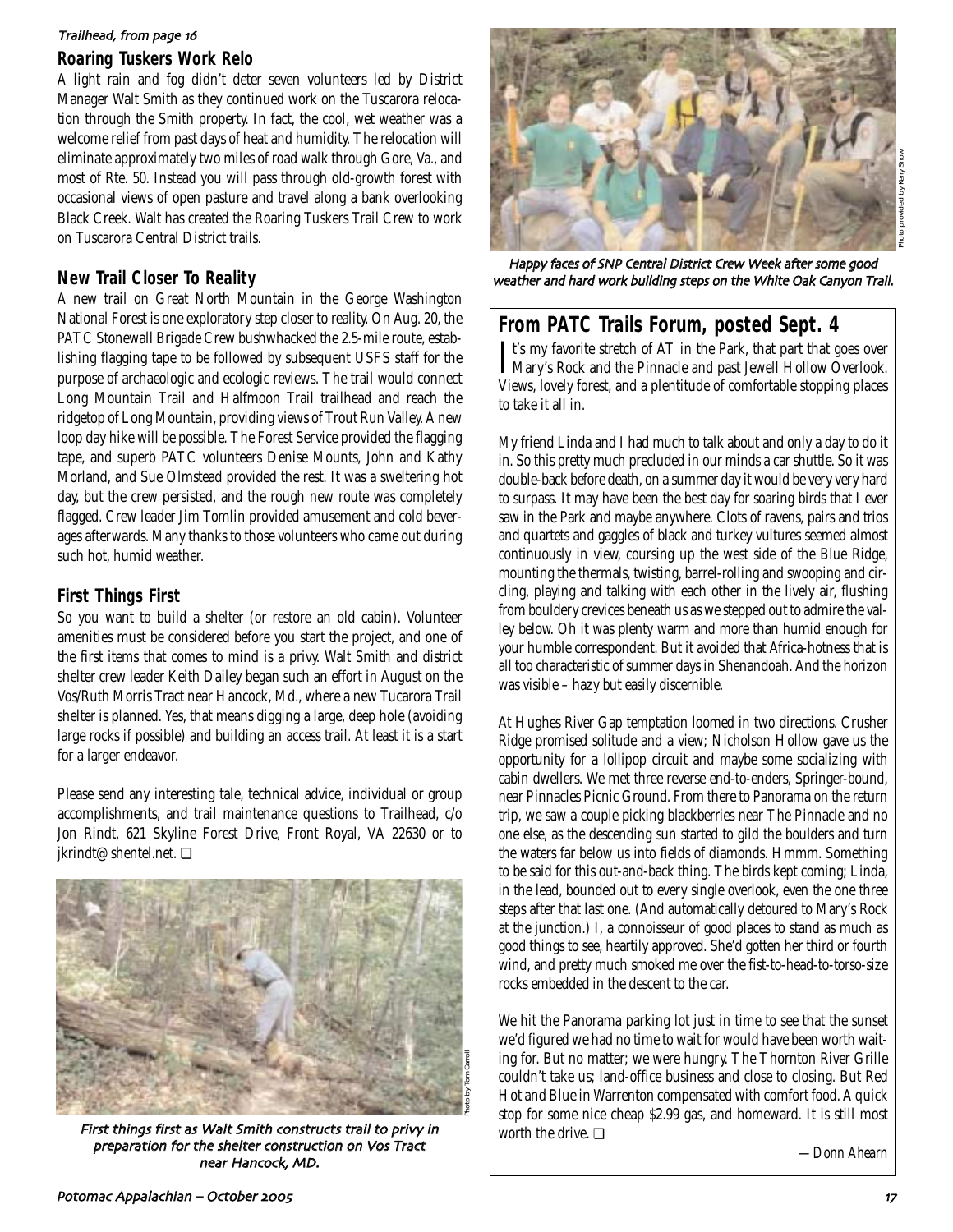# The Blue Hills of Maryland

Paula M. Strain

Potomac Appalachian Trail Club Vienna Virginia 1993

# 'The Blue Hills of Maryland'

# Edition 1, 1993

Paula M. Strain, PATC trail overseer on South Mountain, conducted extensive research for this history of the lands, legends, and people along the AT in western Maryland. Her book is a readable and well-researched account of the historical happenings in the small towns, in the Antietam, Catoctin, and upper Monocacy valleys, and on the railroads, canal, trolley, and trails that served the people who lived there. With this book, everyone hiking, camping, or visiting in this area will enjoy it more for knowing the history of these rugged mountains and peaceful valleys. Stop by our headquarters during our open-to-the-public hours to purchase this guide, or shop online at www.patc.net/store/index.htm. Also you can give us a call to place your order at 703/242-0693. The Blue Hills of Maryland'<br> *Edition 1, 1993*<br>
Paula M. Strain, PATC trail overseer on South Mountain,<br>
conducted extensive research for this history of the lands,<br>
legends, and people along the AT in western Maryland.<br>

Retail: \$14.00 for Non-Members \$11.20 for Members

# **Visit PATC at an Event Near You!**

Since it's difficult for many members to come to Vienna, PATC is  $\Box$  heading out to a location near you. We're setting up our display at several events to spread the word about who we are and what we do – as well as introducing potential new members to the Tuscarora Trail, AT, and other hiking trails. Come on out and visit us – even better, help us out at the booth for a couple of hours!

To volunteer or for more information on these events contact: Jane Thompson, supervisor of information, education, and activities, jayteehike@yahoo.com or 301/349-2496.

# **October 1 – Frederick, MD, 12:00 to 5:30**

'In the Streets' gives you a chance to visit historic downtown Frederick. The main drag through town is closed to traffic for the day so people can wander around enjoying the music, activities, displays, food, and local stores. PATC will have a table in front of The Trail House – stop by and say hi! If you have never been in The Trail House, this is also a chance for you to say hi to Clyde and his staff who are big supporters of PATC. Contact Jane to volunteer. More info: www.inthestreet.info/.

# **October 8 and 9 – Berkeley Springs, WV**

The 33rd Annual Apple Butter Festival is a nice stop before or after a hike on the Tuscarora Trail! Parade, apple butter-making, kids' activities, Bluegrass/Dixieland Jazz/String Band, and when was the last time you got to enter a hog calling contest? All of this and more, including displays where PATC will have a table. For more information go to www.berkeleysprings.com/apple/.

**October 15 and 16 – Millwood, VA (near Winchester)** Although the hot air balloons are the headliners at Historic Long Branch's Hot Air Balloon and Wine Festival, they are just the beginning of this unique festival overflowing with children's activities, entertainment, artisans & crafters, antique fire engines and cars, Virginia Wine Tasting, and so much more. PATC members who volunteer for two or more hours will receive a car pass allowing them to bring a carload of folks in for free – this is a \$30 value! For more information go to www.historiclongbranch.com/balloonfest/balloon.htm. ❏

# POTOMAC APPALACHIAN

(UPS-440-280) ©2005, Potomac Appalachian Trail Club, Inc.

Published monthly by the Potomac Appalachian Trail Club, 118 Park Street, S.E., Vienna, VA 22180.

Periodical class postage paid at Vienna, VA. Postmaster: send address changes to: Potomac Appalachian Trail Club, 118 Park Street, S.E., Vienna, VA 22180

Subscription: (Free with PATC membership) \$6.00 annually; \$.70 single copies.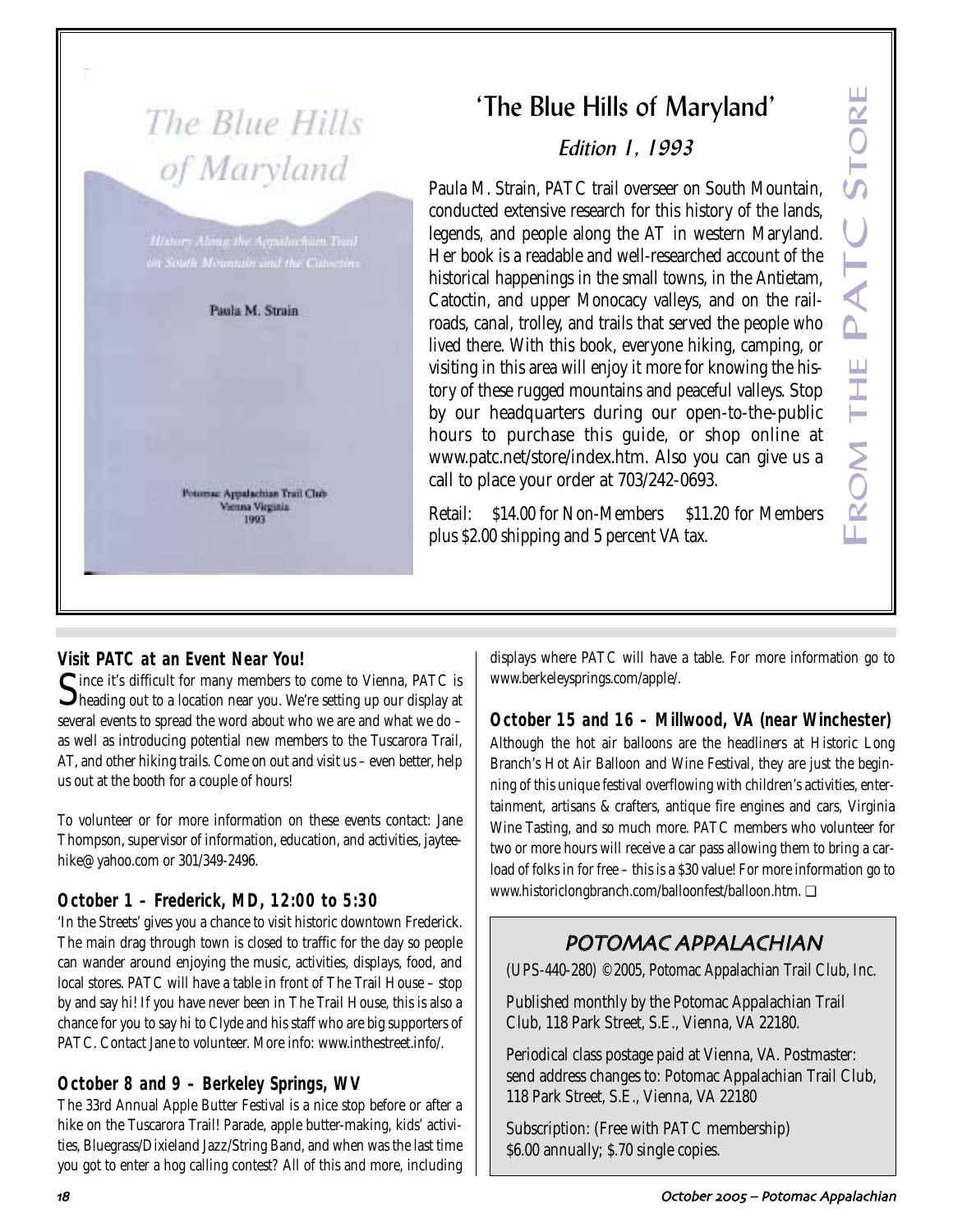# VOLUNTEER OPPORTUNITIES

# Who's Minding the Store? You Can!!!

PATC is looking for a new chair of the Sales Committee. Duties would include: advise and supervise paid and volunteer sales staff, help with inventory of all PATC publications, establish sales policy and publication pricing, work closely with publication and maps committees to target future updates and publications. Anyone interested in this position please contact: Lee Sheaffer, Vice President-Volunteerism (thumpers@visuallink.com) 540/955-0736.

# **Computer Help Wanted**

Don't want to get your hands dirty? If not there's still a way to help your club. If you're computer savvy, think about assisting PATC in planning and maintaining its information technology system. We've bought new computers and need members' expertise in bringing the club into the 21st century.

If you have any of the following skills and are interested and available, please contact Vice President for Operations Bruce Glendening at info@patc.net for further information.

We are in search of professional programmers with training and skills in the following: *Microsoft Access Small Business Server 2003 Exchange 2003 HTML Networking in general Webmaster ASP MS-SQL Server*

ARCHIVE HELP WANTED: The Archivist needs help in transferring files from file cabinets to archive boxes, and moving the boxes onto shelves in the Archives Room. Please call or write Carol Niedzialek, 301/949-9729, cactuss3@earthlink.net.

VOLUNTEERS NEEDED at events to help at the PATC booth. Would you like to share your joy of hiking and help spread the word about PATC and its mission to preserve hiking trails? PATC will greatly appreciate your assistance in spreading the word about our organization. Through you, we will be able to extend our outreach and membership efforts. Events we currently need help at are listed in the PA under Visit PATC at an Event Near You! If you are interested in volunteering for one of these events, future events, or speaking engagements, contact Jane Thompson, supervisor of information, education, and activities, jayteehike@yahoo.com or 301/349-2496. PATC needs you to talk trails!



Notices are published free of charge for PATC members only. PATC cannot vouch for any of the advertised items. No commercial advertisement or personal notices unrelated to hiking will be accepted. Deadline for inclusion is the first day of the month preceding issuance of the newsletter. Notices will be run for three months, at the discretion of the editor, unless we are otherwise advised. ❏

# TRAIL OVERSEER DISCOUNTS

PATC OVERSEERS GET DIS-COUNTS from the following merchants who support our volunteer programs: Blue Ridge Mountain Sports (Charlottesville, Tidewater) – 20%, Hudson Trail Outfitters (Metro D.C.) – 20%, The Trail House (Frederick, Md.) – 15%, Casual Adventures (Arlington, Va.) – 10%, Campmor (mail order via PATC HQ) – 10%, Weasel Creek Outfitters in Front Royal – 10%, The Outfitter at Harpers Ferry – 15%, and the sole source (Harrisonburg) – 10%. Check the back page of the PA for the latest trail, cabin, and shelter overseer opportunities. All PATC members receive a 10% discount from Blue Ridge Mountain Sports. Be sure to have your membership ID or overseer ID ready when you shop.

# HIKING PARTNERSHIPS

HIKING ENTHUSIAST SOUGHT for role as Scoutmaster of outdoorsfocused Boy Scout Troop 97 in Silver Spring, Md. More info? Contact Jim Van Cott: (301/565-0486) CJPAVC@yahoo.com.

WANTED: HIKING/CAMPING PARTNER: I live in Gaithersburg, Md., and am looking for hiking and camping buddies within 120 miles of the DC area. I am 29 and willing to hike/camp anywhere. I also have a dual propane stove that I am giving away. Any takers? Contact Jeffrey Scott (knight\_1\_nu@yahoo.com) 301/466-3373.

# LOST AND FOUND

FOUND: PHONE CHARGER Travel Adapter found in the Shenandoah Room at Highacre May 9, 2005. The owner can call Pat Fankhauser at 703/242-0693, Ext. 17 to claim it. After 60 days, it will be discarded.